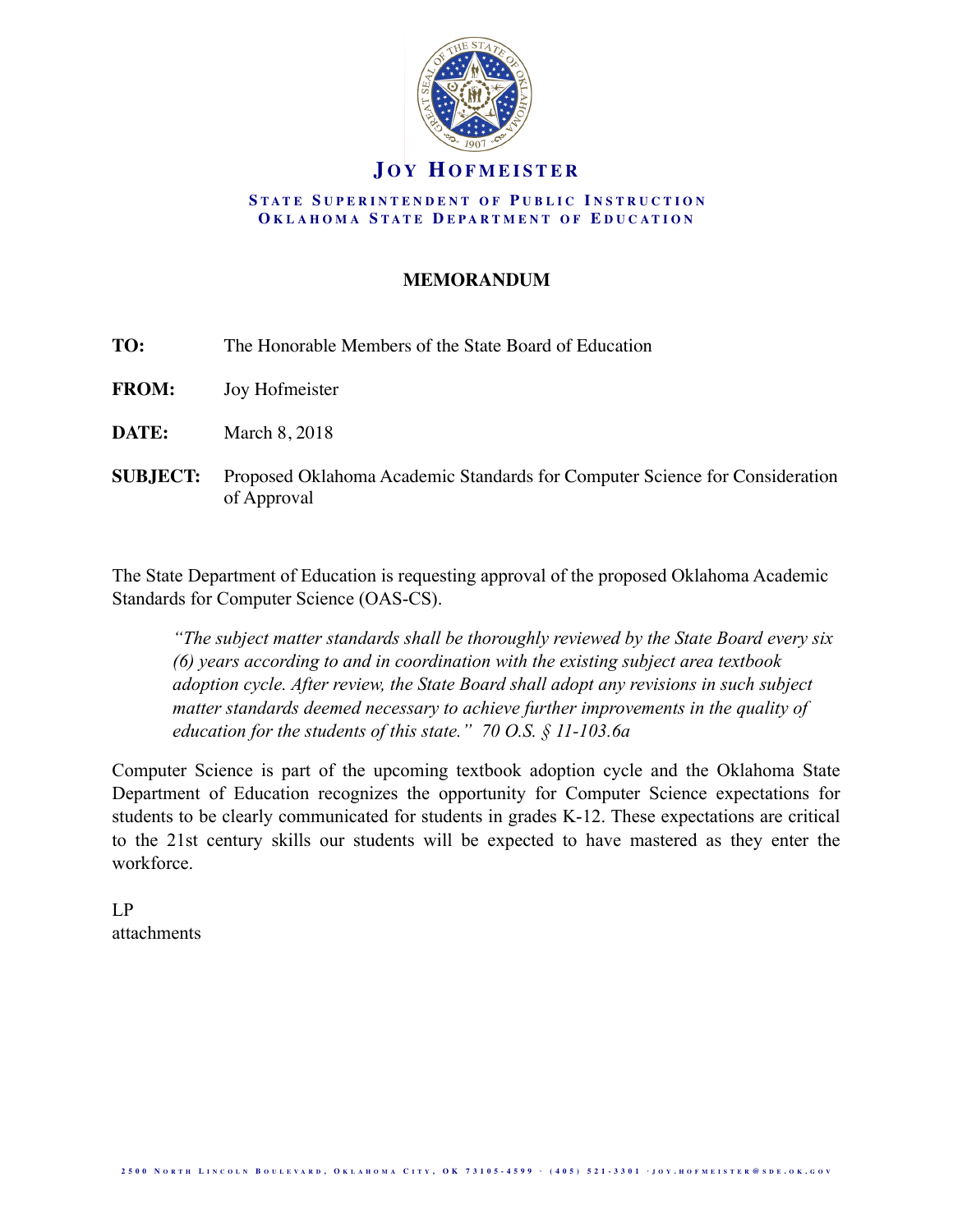### **STRUCTURE OF THE OAS-CS**

Oklahoma joins only nine other states who have developed K-12 Computer Science standards and only two others who have developed standards that are grade-level specific from Kindergarten through 8th grade. The high school expectations are split into two levels.

- Level 1 standards are expected by all students.
- Level 2 standards provide a more specialized offering of computing concepts that are appropriate for students choosing to specialize in computer science, whether that leads to industry certifications or any number of computing career pathways.

The new standards develop five essential concepts over the K-12 experience. They ensure students will have the opportunity to investigate critical aspects of computing systems, including knowledge of the computational process, understanding of data storage, the transmission of data across networks, and the importance of security and privacy. In addition, students will study the effects and ramifications a digital culture has on our world-wide society. These concepts and their related subconcepts are:

- 1. Computing Systems
	- a. Devices
	- b. Hardware and Software
	- c. Troubleshooting
- 2. Networks and the Internet
	- a. Network Communication and **Organization**
	- b. Cybersecurity
- 3. Data Analysis
	- a. Storage
	- b. Collection, Visualization, and Transformation
- c. Inference and Models
- 4. Algorithms and Programming
	- a. Variables
	- b. Control
	- c. Modularity
	- d. Program Development
- 5. Impacts of Computing
	- a. Culture
	- b. Social Interactions
	- c. Safety, Law, and Ethics

The seven practices of the K12 Computer Science Standards are designed to give broad exposure to computing that is needed by every student and are embedded in the grade-level expectations outlined in the Oklahoma Academic Standards for Computer Science. These practices are:

- 1. Fostering an inclusive computing culture
- 2. Collaborating around computing
- 3. Recognizing and defining computational problems
- 4. Developing and using abstractions
- 5. Creating computational artifacts
- 6. Testing and refining computational artifacts
- 7. Communicating about computing

The Oklahoma Academic Standards for Computer Science are designed to advance student understanding and utilization of these concepts and practices, and allow all Oklahoma students to participate in discussions around and about computing and to work together creating and developing digital products benefitting a global community. Students, through their own evaluations and revisions, will cultivate an environment rich in collaboration and problem solving.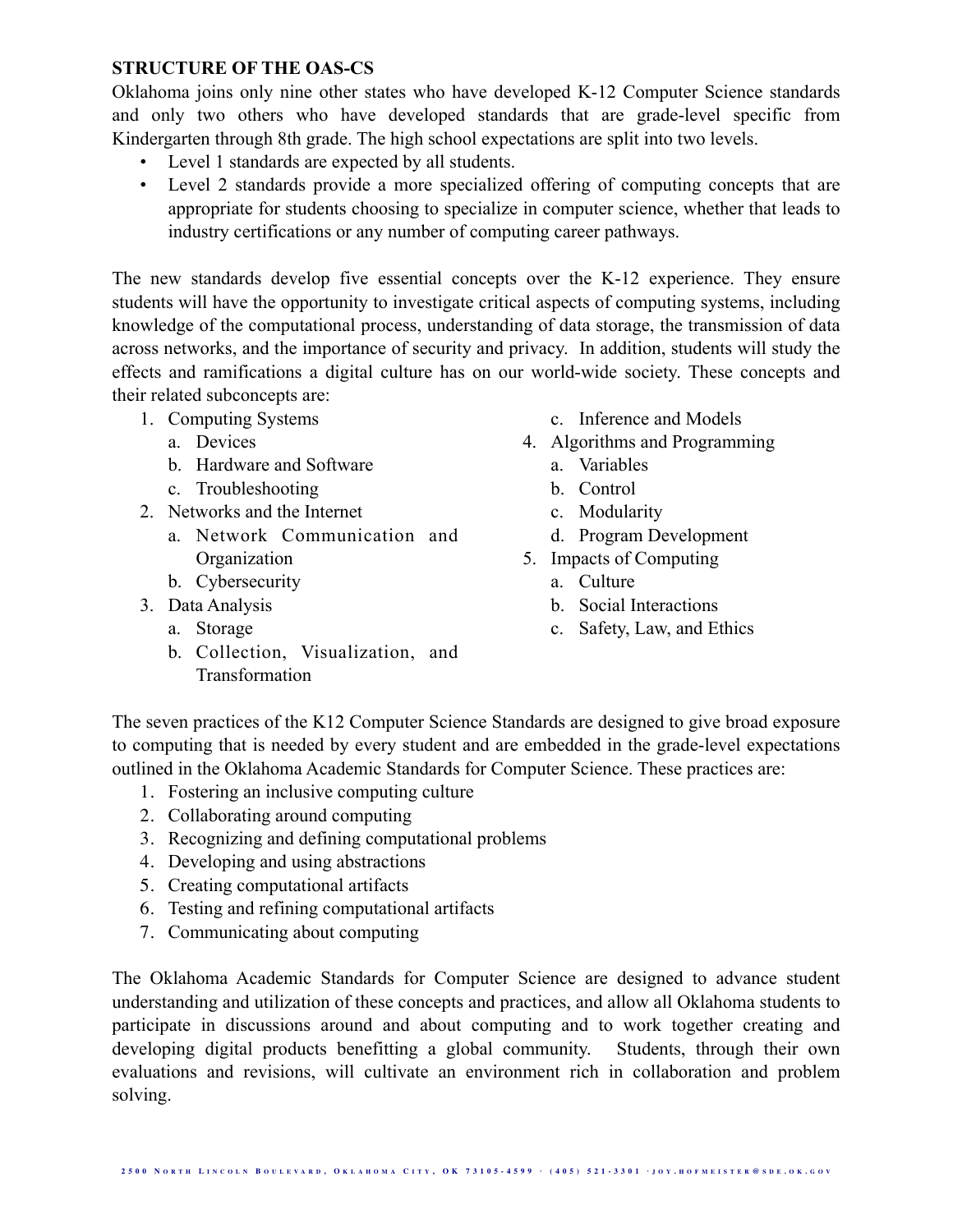### **DEVELOPMENT PROCESS**

The development process for these proposed standards involved representatives ranging from K-12 educators, district-level leaders, career technology centers, non-profit organizations and higher education. Through public review periods, 79 public comments were received and evaluated by members of the Writing Team leading to a fourth and final draft of the standards.

We want to thank the members of the Executive Committee for their leadership and support:

- **Dr. Kelvin Droegemeier** Vice President for Research at the University of Oklahoma
- **Michael Carolina** Executive Director of the Oklahoma Center for the Advancement of Science and Technology
- **Dr. Blayne Mayfield** Associate Professor of Computer Science at Oklahoma State University
- **Ms. Pat St. Clair** Computer Science Educator in Edmond Public Schools

The standards writing process was led by Computer Science educators who very competently guided the development and review of these standards.

- **Hallie Hughes** Director of Secondary Education at Durant Public Schools
- **Dr. Deborah Trytten** Associate Professor of Computer Science at the University of Oklahoma

The members of our Writing Team produced invaluable analyses of recommendations from the Computer Science Teachers Associations, the K12 Computer Science Framework, and existing standards from other states. Without their expertise and considerable dedication to the effort, we would not have standards to present today.

| K-5 Team                                          | 6-8 Team                                      |
|---------------------------------------------------|-----------------------------------------------|
| <b>Brad Dishman</b> — Elementary Technology       | Kitty Herbel — Discovering Technology         |
| Teacher at Owasso Public Schools                  | Teacher at Enid Public Schools                |
| <b>Carol Goodgame</b> — Program Manager for       | <b>Jennifer Ingram</b> — Secondary Curriculum |
| Junior Bothall                                    | and Instructional Technology Coach at         |
| <b>Laura Sessions</b> — Curriculum Director at    | Deer Creek Public Schools                     |
| Calumet Public Schools                            | <b>Rebecca Brandon</b> — STEM Teacher at      |
| <b>Lisa Fouts</b> — Technology Instructor at      | Choctaw Public Schools                        |
| Piedmont Public Schools                           | <b>Steve Goodgame</b> — Executive Director of |
| <b>Dr. Roger Mailler</b> — Associate Professor of | the KISS Institute for Practical Robotics     |
| Computer Science at the University of             | <b>Suzanne Giddens</b> — Computer Teacher at  |
| Tulsa                                             | Jenks Public Schools                          |
| Lead Facilitator $>$ Pat St. Clair                | Lead Facilitator $>$ Dr. Deborah Trytten      |

### **9-12 Team**

**Adam Carr** — Computer Science Teacher at Bridge Creek Public Schools

**Douglas Keely** — CTE BMITE Instructor at Stroud Public Schools

**Kim Smith** — Mobile Apps Development Instructor at Tulsa Technology Center

**Pamela Smith** — Computer Science Teacher at Jenks Public Schools

**Dr. Eric Chan-Tin** — Associate Professor of Computer Science at Oklahoma State University

Lead Facilitator > **Hallie Hughes**

2500 NORTH LINCOLN BOULEVARD, OKLAHOMA CITY, OK 73105-4599 · (405) 521-3301 · JOY.HOFMEISTER@SDE.OK.GOV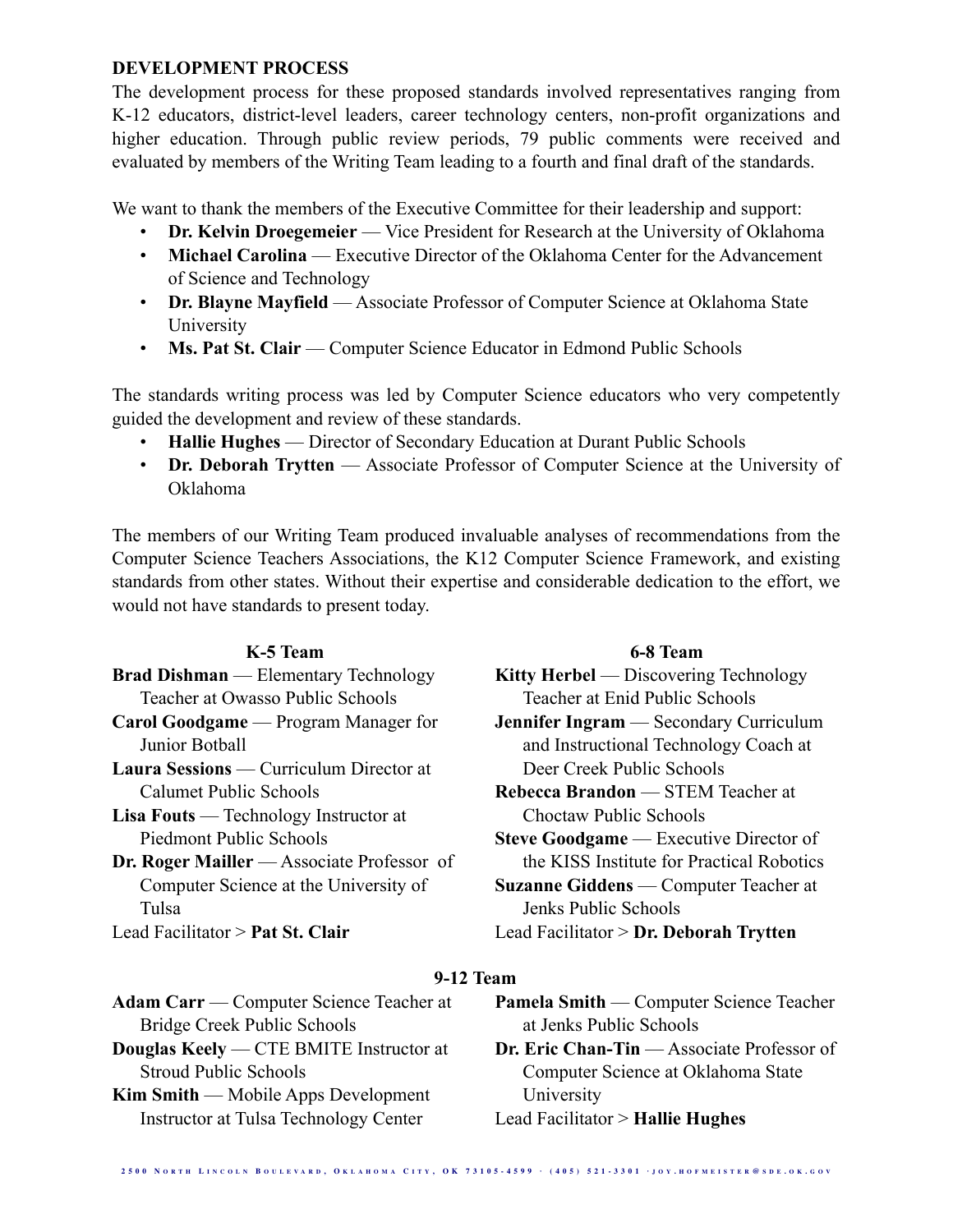Finally, the critical work of carefully analyzing the standards to ensure they are clear, gradelevel appropriate, specific but not prescriptive, measurable, and coherent across the grade bands came from our Draft Review Team.

#### **Draft Review Team Members**

- **Anissa Angier** K-12 STEM Instructional Facilitator at Edmond Public Schools
- **Jenny Chartney** 4th Grade Math Teacher at Edmond Public Schools
- **Robin Coffman** Curriculum Director at Elk City Public Schools
- **Vickie Crossley** Technology Teacher at Newcastle Public Schools
- **Dr. Theresa Cullen** Associate Professor of Instructional Psychology and Technology at the University of Oklahoma
- **Edith Dishman** K-5 Technology Teacher at Owasso Public Schools
- **Susan James** Computer Science Teacher at Edmond Public Schools
- **Ann Linder** Technology Teacher at Owasso Public Schools
- **Lindsay McCarter** Computer Teacher at Tishomingo Public Schools
- **Tim Moriarty** STEM Coach at Edmond Public Schools
- **Agatha Owora** Computer Programming and Software Development Instructor at Francis Tuttle Technology Center
- **Jane Purcell** Business and Computer Education Curriculum Coordinator at Norman Public Schools
- **Donnieta Ray** Business Information & Technology Instructor at Ada Public Schools
- **Cassie Ricks** CTE BMITE Teacher at Oklahoma City Public Schools
- **Beatrice (Bea) Roberson** Computer Science Teacher at Pryor Public Schools
- **Victor Rook** Computer Science Teacher at Moore Public Schools
- **Dr. Dale Schoenefeld** Professor of Computer Science and Mathematics at the University of Tulsa
- **Kim Stone** Business/Technology Teacher at Dibble Public Schools
- **Akram Taghavi-Burris** Instructor of Computer Simulation and Gaming at the University of Tulsa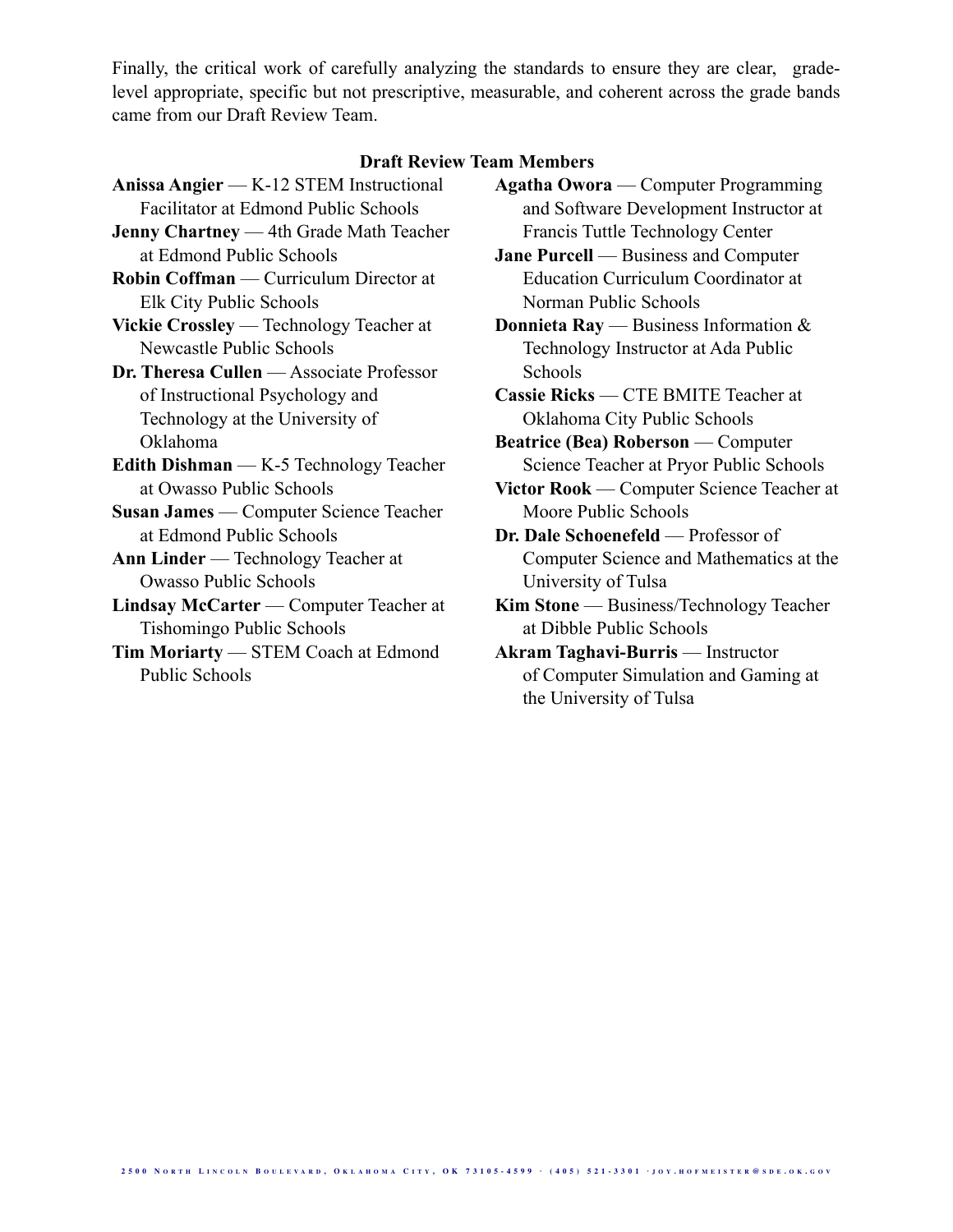|                          | Oklahoma Academic Standards for Computer Science {Grades K-2} |                                                                                                                                                                                                                                              |                                                                                                                                                                                                                                         |                                                                                                                                                                                                                                                                                      |  |
|--------------------------|---------------------------------------------------------------|----------------------------------------------------------------------------------------------------------------------------------------------------------------------------------------------------------------------------------------------|-----------------------------------------------------------------------------------------------------------------------------------------------------------------------------------------------------------------------------------------|--------------------------------------------------------------------------------------------------------------------------------------------------------------------------------------------------------------------------------------------------------------------------------------|--|
| Concept                  | Subconcept                                                    | Kindergarten                                                                                                                                                                                                                                 | 1st Grade                                                                                                                                                                                                                               | 2nd Grade                                                                                                                                                                                                                                                                            |  |
| <b>Computing Systems</b> | <b>Devices</b>                                                | K.CS.D.01 With guidance, follow directions and start<br>to make appropriate choices to use computing<br>devices to perform a variety of tasks.                                                                                               | 1.CS.D.01 With guidance, select and use a<br>computing device to perform a variety of tasks for<br>an intended outcome.                                                                                                                 | 2.CS.D.01 Select and use a computing device to<br>perform a variety of tasks for an intended outcome.                                                                                                                                                                                |  |
|                          | Hardware &<br>Software                                        | K.CS.HS.01 Use appropriate terminology to locate<br>and identify common computing devices and<br>components, in a variety of environments (e.g.,<br>desktop computer, laptop computer, tablet device,<br>monitor, keyboard, mouse, printer). | 1.CS.HS.01 Use appropriate terminology in naming<br>and describing the function of common computing<br>devices and components (e.g., mouse is used to<br>control the cursor).                                                           | 2.CS.HS.01 Identify the components of a computer<br>system and what the basic functions are (e.g., hard<br>drive and memory) as well as peripherals (e.g.,<br>printers, scanners, external hard drives) and<br>external storage features and their uses (e.g., cloud<br>storage).    |  |
|                          | Troubleshooting                                               | K.CS.T.01 Recognize that computing systems might<br>not work as expected and with guidance use<br>accurate terminology to identify simple hardware or<br>so ware problems (e.g., volume turned down on<br>headphones, monitor turned off).   | 1.CS.T.01 Identify, using accurate terminology,<br>simple hardware and software problems that may<br>occur during use (e.g., app or program is not<br>working as expected, no sound is coming from the<br>device, caps lock turned on). | 2.CS.T.01 Identify using accurate terminology,<br>simple hardware and software problems that may<br>occur during use (e.g., app or program is not<br>working as expected, no sound is coming from the<br>device, caps lock turned on) and discuss problems<br>with peers and adults. |  |
| Networks & The Internet  | <b>Network</b><br>Communication<br>& Organization             | K.NI.NCO.01 Recognize that computing devices can<br>be connected together.                                                                                                                                                                   | 1.NI.NCO.01 Recognize that by connecting<br>computing devices together they can share<br>information (e.g., remote storage, printing, the<br>internet).                                                                                 | 2.NI.NCO.01 Recognize that computing devices can<br>be connected at various scales (e.g., bluetooth, WiFi,<br>WWW, LAN, WAN, peer-to-peer).                                                                                                                                          |  |
|                          | Cybersecurity                                                 | K.NI.C.01 Discuss what passwords are and why we<br>do not share them with others. With guidance, use<br>passwords to access technological devices, apps,<br>etc.                                                                             | 1.NI.C.01 Identify what passwords are; explain why<br>they are not shared; and discuss what makes a<br>password strong. Independently, use passwords to<br>access technological devices, apps, etc.                                     | 2.NI.C.01 Explain what passwords are; why we use<br>them, and use strong passwords to protect devices<br>and information from unauthorized access.                                                                                                                                   |  |
|                          | Storage                                                       | K.DA.S.01 With guidance, locate, open, modify and<br>save an existing file with a computing device.                                                                                                                                          | 1.DA.S.01 With guidance locate, open, modify and<br>save an existing file, use appropriate file-naming<br>conventions, and recognize that the file exists<br>within an organizational structure (drive, folder,<br>file).               | 2.DA.S.01 With guidance, develop and modify an<br>organizational structure by creating, copying,<br>moving, and deleting files and folders.                                                                                                                                          |  |
| Data Analysis            | Collection,<br>Visualization, &<br>Transformation             | K.DA.CVT.01 With guidance, collect data and present<br>it visually.                                                                                                                                                                          | 1.DA.CVT.01 With guidance, collect data and present 2.DA.CVT.01 With guidance, collect and present the<br>it two different ways.                                                                                                        | same data in various visual formats. Please make<br>final changes to the standard based on feedback.                                                                                                                                                                                 |  |
|                          | Inference &<br><b>Models</b>                                  | K.DA.IM.01 With guidance, draw conclusions and<br>make predictions based on picture graphs or<br>patterns (e.g., make predictions based on weather<br>data presented in a picture graph or complete a<br>pattern).                           | 1.DA.IM.01 With guidance, identify and interpret<br>data from a chart or graph (visualization) in order to<br>make a prediction, with or without a computing<br>device.                                                                 | 2.DA.IM.01 With guidance, construct and interpret<br>data and present it in a chart or graph (visualization)<br>in order to make a prediction, with or without a<br>computing device.                                                                                                |  |

## Oklahoma Academic Standards for Computer Science {Grades K-2}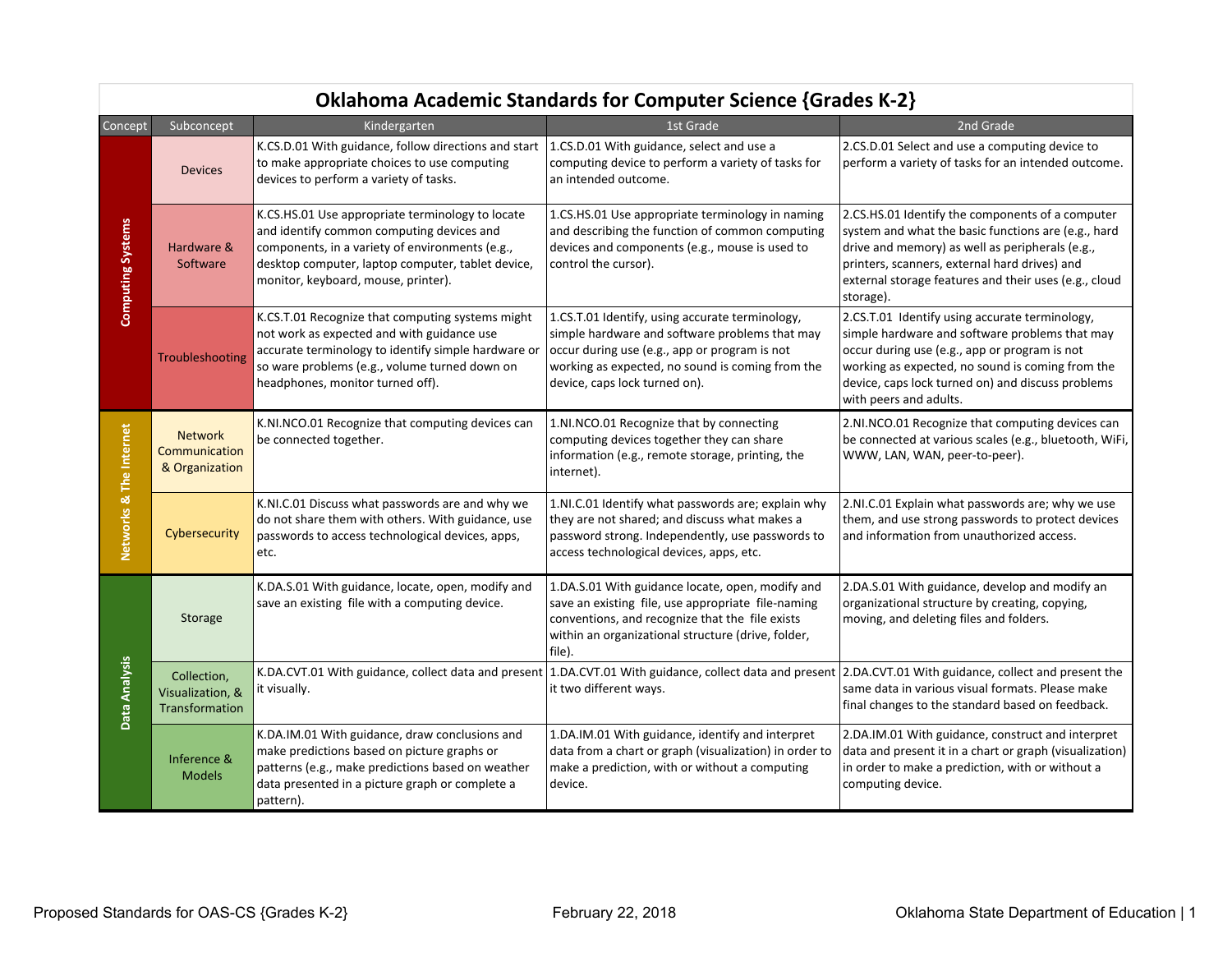|                          | ONIGHUMIG ACQUEMIIC Standards for Computer Science forages K-Z) |                                                                                                                                                                                                                                                          |                                                                                                                                                                                                                                                                                                        |                                                                                                                                                                                                                                 |  |
|--------------------------|-----------------------------------------------------------------|----------------------------------------------------------------------------------------------------------------------------------------------------------------------------------------------------------------------------------------------------------|--------------------------------------------------------------------------------------------------------------------------------------------------------------------------------------------------------------------------------------------------------------------------------------------------------|---------------------------------------------------------------------------------------------------------------------------------------------------------------------------------------------------------------------------------|--|
| Concept                  | Subconcept                                                      | Kindergarten                                                                                                                                                                                                                                             | 1st Grade                                                                                                                                                                                                                                                                                              | 2nd Grade                                                                                                                                                                                                                       |  |
| Algorithms & Programming | Algorithms                                                      | K.AP.A.01 With guidance, model daily processes and<br>follow algorithms (sets of step-by-step instructions)<br>to complete tasks verbally, kinesthetically, with<br>robot devices, or a programing language.                                             | 1.AP.A.01 With guidance, model daily processes and<br>follow algorithms (sets of step-by-step instructions)<br>to complete tasks verbally, kinesthetically, with<br>robot devices, or a programing language.                                                                                           | 2.AP.A.01 With guidance, model daily processes by<br>creating and following algorithms (sets of step-by-<br>step instructions) to complete tasks verbally,<br>kinesthetically, with robot devices, or a programing<br>language. |  |
|                          | Variables                                                       | K.AP.V.01 With guidance, recognize that computers<br>represent different types of data using numbers or<br>other symbols.                                                                                                                                | 1.AP.V.01 With guidance, model the way that a<br>program accesses stored data using a variable name.                                                                                                                                                                                                   | 2.AP.V.01 Model the way a computer program<br>stores, accesses, and manipulates data that is<br>represented as a variable.                                                                                                      |  |
|                          | Control                                                         | K.AP.C.01 With guidance, independently or<br>collaboratively create programs to accomplish tasks<br>using a programming language, robot device, or<br>unplugged activity that includes sequencing (i.e.,<br>emphasizing the beginning, middle, and end). | 1.AP.C.01 With guidance, independently or<br>collaboratively create programs to accomplish tasks<br>using a programming language, robot device, or<br>unplugged activity that includes sequencing and<br>repetition.                                                                                   | 2.AP.C.01 With guidance, independently and<br>collaboratively create programs to accomplish tasks<br>using a programming language, robot device, or<br>unplugged activity that includes sequencing and<br>repetition.           |  |
|                          | Program<br>Development                                          | K.AP.PD.01 With guidance, create a grade-level<br>appropriate artifact to illustrate thoughts, ideas, or<br>stories in a sequential (step-by-step) manner (e.g.,<br>story map, storyboard, and sequential graphic<br>organizer).                         | 1.AP.PD.01 Independently or with guidance, create a 2.AP.PD.01 Independently or with guidance, create a<br>grade-level appropriate artifact to illustrate<br>thoughts, ideas, or stories in a sequential (step-by-<br>step) manner (e.g., story map, storyboard, and<br>sequential graphic organizer). | grade-level appropriate artifact to illustrate<br>thoughts, ideas, or stories in a sequential (step-by-<br>step) manner (e.g., story map, storyboard, and<br>sequential graphic organizer).                                     |  |
|                          |                                                                 | K.AP.PD.02 Independently or with guidance give<br>credit to ideas, creations and solutions of others<br>while developing algorithms.                                                                                                                     | 1.AP.PD.02 Independently or with guidance give<br>credit to ideas, creations and solutions of others<br>while writing and/or developing programs.                                                                                                                                                      | 2.AP.PD.02 Give credit to ideas, creations and<br>solutions of others while writing and developing<br>programs.                                                                                                                 |  |
|                          |                                                                 | K.AP.PD.03 With guidance, independently or<br>collaboratively debug algorithms using a<br>programming language and/or unplugged activity<br>that includes sequencing.                                                                                    | 1.AP.PD.03 With guidance, independently or<br>collaboratively debug programs using a<br>programming language and/or unplugged activity<br>that includes sequencing and repetition.                                                                                                                     | 2.AP.PD.03 With guidance, independently and<br>collaboratively debug programs using a<br>programming language and/or unplugged activity<br>that includes sequencing and repetition.                                             |  |
|                          |                                                                 | K.AP.PD.04 Use correct terminology (beginning,<br>middle, end) in the development of an algorithm to<br>solve a simple problem.                                                                                                                          | 1.AP.PD.04 Use correct terminology (first, second,<br>third) and explain the choices made in the<br>development of an algorithm to solve a simple<br>problem.                                                                                                                                          | 2.AP.PD.04 Use correct terminology (debug,<br>program input/output, code) to explain the<br>development of an algorithm to solve a problem in<br>an unplugged activity, hands on manipulatives, or a<br>programming language.   |  |
| Impacts of Computing     | Culture                                                         | K.IC.C.01 List different ways in which types of<br>technologies are used in your daily life.                                                                                                                                                             | 1.IC.C.01 Identify how people use different types of<br>technologies in their daily work and personal lives.                                                                                                                                                                                           | 2.IC.C.01 Identify and describe how people use<br>different types of technologies in their daily work<br>and personal lives.                                                                                                    |  |
|                          | Social<br><b>Interactions</b>                                   | K.IC.SI.01 With guidance, identify appropriate<br>manners while participating in an online<br>environment.                                                                                                                                               | 1.IC.SI.01 With guidance, identify appropriate and<br>inappropriate behavior. Act responsibly while<br>participating in an online community and know how<br>to report concerns.                                                                                                                        | 2.IC.SI.01 Develop a code of conduct, explain, and<br>practice grade-level appropriate behavior and<br>responsibilities while participating in an online<br>community. Identify and report inappropriate<br>behavior.           |  |

## Oklahoma Academic Standards for Computer Science {Grades K-2}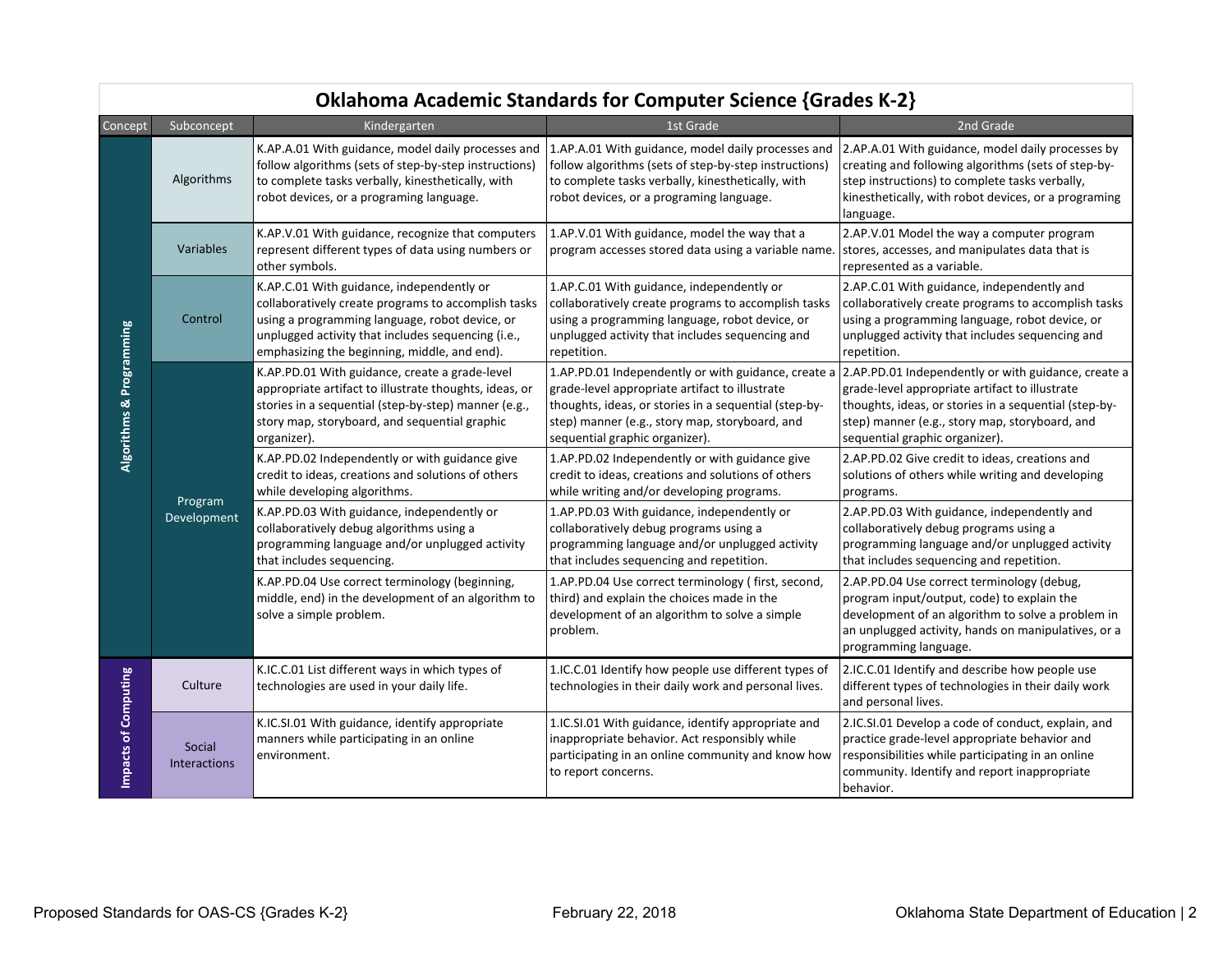|                          | <b>Oklahoma Academic Standards for Computer Science {Grades 3-5}</b> |                                                                                                                                                                                                                                                                                                                                                                     |                                                                                                                                                                                                                                                                                                                              |                                                                                                                                                                                                                                                                        |  |
|--------------------------|----------------------------------------------------------------------|---------------------------------------------------------------------------------------------------------------------------------------------------------------------------------------------------------------------------------------------------------------------------------------------------------------------------------------------------------------------|------------------------------------------------------------------------------------------------------------------------------------------------------------------------------------------------------------------------------------------------------------------------------------------------------------------------------|------------------------------------------------------------------------------------------------------------------------------------------------------------------------------------------------------------------------------------------------------------------------|--|
| <b>Concept</b>           | Subconcept                                                           | 3rd Grade                                                                                                                                                                                                                                                                                                                                                           | 4th Grade                                                                                                                                                                                                                                                                                                                    | 5th Grade                                                                                                                                                                                                                                                              |  |
| <b>Computing Systems</b> | Hardware &<br>Software                                               | 3.CS.HS.01 Model how information flows<br>through hardware and software to<br>accomplish tasks.                                                                                                                                                                                                                                                                     | 4.CS.HS.01 Model that information is<br>translated, transmitted, and processed in<br>order to flow through hardware and<br>software.                                                                                                                                                                                         | 5.CS.HS.01 Model that information is<br>translated into bits in order to transmit and<br>process between software to accomplish<br>tasks.                                                                                                                              |  |
|                          | Troubleshooting                                                      | 3.CS.T.01 Identify, using accurate<br>terminology, simple hardware and software<br>problems that may occur during everyday<br>use, discuss problems with peers and adults,<br>and apply strategies for solving these<br>problems (e.g., refresh the screen, closing<br>and reopening an application or file,<br>unmuting or adjusting the volume on<br>headphones). | 4.CS.T.01 Identify, using accurate<br>terminology, simple hardware and software<br>problems that may occur during everyday<br>use, discuss p roblems with peers and adults,<br>and apply strategies for solving these<br>problems (e.g., rebooting the device,<br>checking the power, force shut down of an<br>application). | 5.CS.T.01 Identify, using accurate<br>terminology, simple hardware and software<br>problems that may occur during everyday<br>use. Discuss problems with peers and adults,<br>apply strategies for solving these problems<br>and explain why the strategy should work. |  |
| Networks & The Internet  | <b>Network</b><br>Communication<br>& Organization                    | 3.NI.NCO.01 Recognize that information is<br>sent and received over physical or wireless<br>paths.                                                                                                                                                                                                                                                                  | 4.NI.NCO.01 Explain how information is sent<br>and received across physical or wireless<br>paths. (It is broken down into smaller pieces<br>called packets and transmitted from one<br>location to another.)                                                                                                                 | 5.NI.NCO.01 Model how information is<br>broken down into packets (smaller pieces)<br>and transmitted through multiple devices<br>over networks and the Internet, and<br>reassembled at the destination.                                                                |  |
|                          | Cybersecurity                                                        | 3.NI.C.01 Identify problems that relate to<br>inappropriate use of computing devices and<br>networks.                                                                                                                                                                                                                                                               | 4.NI.C.01 Identify and explain issues related<br>to responsible use of technology and<br>information, and describe personal<br>consequences of inappropriate use.                                                                                                                                                            | 5.NI.C.01 Discuss real-world cybersecurity<br>problems and identify strategies for how<br>personal information can be protected.                                                                                                                                       |  |
| Data Analysis            | Storage                                                              | 3.DA.S.01 Recognize that different types of<br>information are stored in different formats<br>that have associated programs (i.e.,<br>documents open in a word processor) and<br>varied storage requirements.                                                                                                                                                       | 4.DA.S.01 Choose different storage locations<br>(physical, shared, or cloud) based on the type<br>of file, storage requirements (file size,<br>availability, available memory), and sharing<br>requirements.                                                                                                                 | 5.DA.S.01 Evaluate trade-offs, including<br>availability and quality, based on the type of<br>file, storage requirements (file size,<br>availability, available memory), and sharing<br>requirements.                                                                  |  |
|                          | Collection,<br>Visualization, &<br>Transformation                    | 3.DA.CVT.01 Collect and organize data in<br>various visual formats.                                                                                                                                                                                                                                                                                                 | 4.DA.CVT.01 Organize and present collected<br>data visually to highlight comparisons.                                                                                                                                                                                                                                        | 5.DA.CVT.01 Organize and present collected<br>data to highlight comparisons and support a<br>claim.                                                                                                                                                                    |  |
|                          | Inference &<br><b>Models</b>                                         | 3.DA.IM.01 With guidance, utilize data to<br>make predictions and discuss whether there<br>is adequate data to make reliable predictions.                                                                                                                                                                                                                           | 4.DA.IM.01 Determine how the accuracy of<br>conclusions are influenced by the amount of<br>data collected.                                                                                                                                                                                                                   | 5.DA.IM.01 Use data to highlight or propose<br>cause and effect relationships, predict<br>outcomes, or communicate an idea.                                                                                                                                            |  |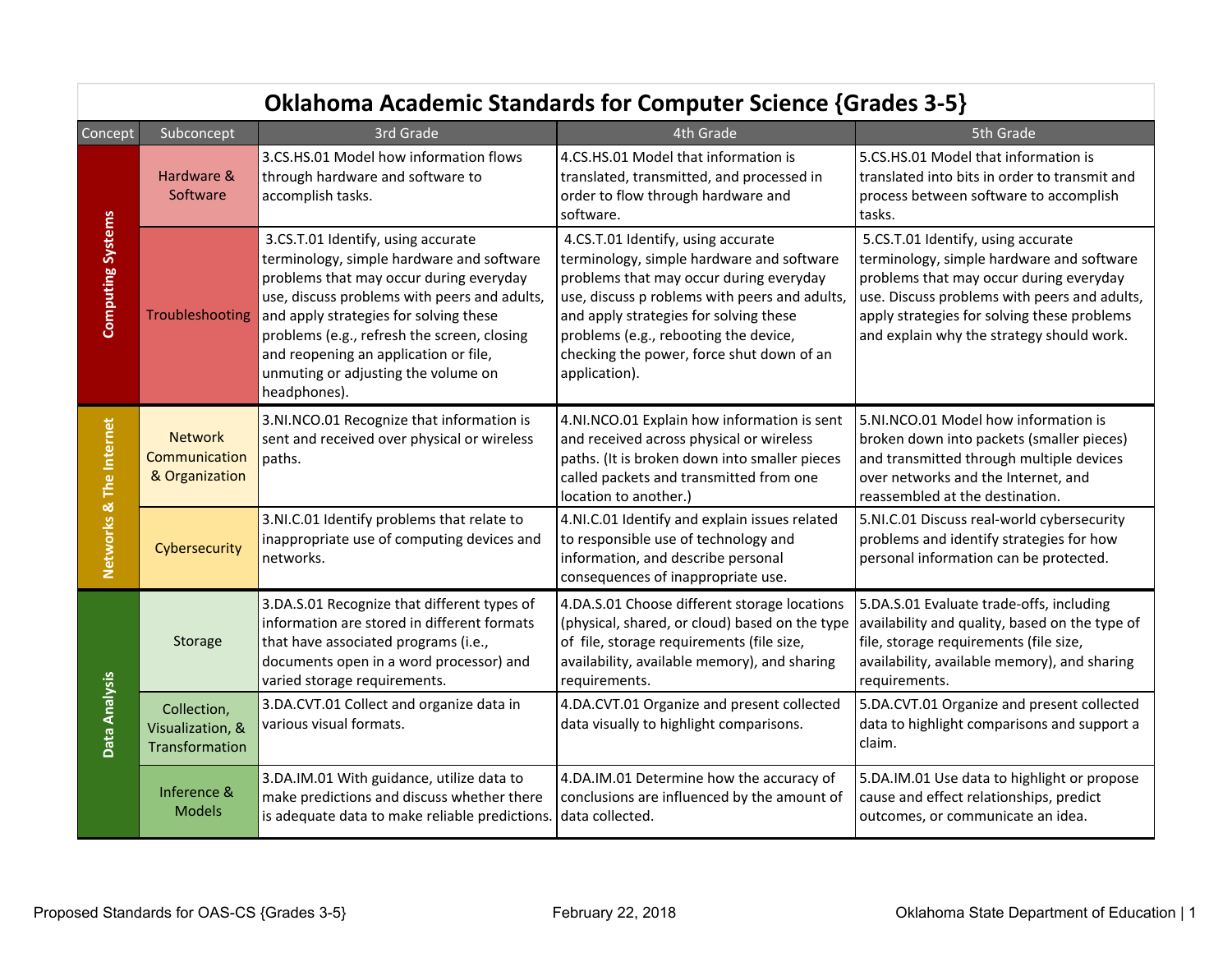|                          | <b>Oklahoma Academic Standards for Computer Science {Grades 3-5}</b> |                                                                                                                                                                                                                 |                                                                                                                                                                                                                                                           |                                                                                                                                                                                                                                                                                 |
|--------------------------|----------------------------------------------------------------------|-----------------------------------------------------------------------------------------------------------------------------------------------------------------------------------------------------------------|-----------------------------------------------------------------------------------------------------------------------------------------------------------------------------------------------------------------------------------------------------------|---------------------------------------------------------------------------------------------------------------------------------------------------------------------------------------------------------------------------------------------------------------------------------|
| Concept                  | Subconcept                                                           | 3rd Grade                                                                                                                                                                                                       | 4th Grade                                                                                                                                                                                                                                                 | 5th Grade                                                                                                                                                                                                                                                                       |
| Algorithms & Programming | Algorithms                                                           | 3.AP.A.01 Compare multiple algorithms for<br>the same task.                                                                                                                                                     | 4.AP.A.01 Compare and refine multiple<br>algorithms for the same task.                                                                                                                                                                                    | 5.AP.A.01 Compare and refine multiple<br>algorithms for the same task and determine<br>which is the most efficient.                                                                                                                                                             |
|                          | Variables                                                            | 3.A.V.01 Create programs that use variables<br>to store and modify grade level appropriate<br>data.                                                                                                             | 4.AP.V.01 Create programs that use variables<br>to store and modify grade level appropriate<br>data.                                                                                                                                                      | 5.AP.V.01 Create programs that use variables<br>to store and modify grade level appropriate<br>data.                                                                                                                                                                            |
|                          | Control                                                              | 3.AP.C.01 Create programs using a<br>programming language that utilize<br>sequencing, repetition, conditionals, and<br>variables to solve a problem or express ideas<br>both independently and collaboratively. | 4.AP.C.01 Create programs using a<br>programming language that utilize<br>sequencing, repetition, conditionals and<br>variables using math operations manipulate<br>values to solve a problem or express ideas<br>both independently and collaboratively. | 5.AP.C.01 Create programs using a<br>programming language that utilize<br>sequencing, repetition, conditionals, event<br>handlers and variables using math operations<br>to manipulate values to solve a problem or<br>express ideas both independently and<br>collaboratively. |
|                          |                                                                      | 3.AP.M.01 Decompose (break down) the<br>steps needed to solve a problem into a<br>precise sequence of instructions.                                                                                             | 4.AP.M.01 Decompose (break down) large<br>problems into smaller, manageable<br>subproblems to facilitate the program<br>development process.                                                                                                              | 5.AP.M.01 Decompose (break down) large<br>problems into smaller, manageable<br>subproblems and then into a precise<br>sequence of instructions.                                                                                                                                 |
|                          | Modularity                                                           | 3.AP.M.02 With grade appropriate<br>complexity, modify, remix, or incorporate<br>portions of an existing program into one's<br>own work, to develop something new or add<br>more advanced features.             | 4.AP.M.02 With grade appropriate<br>complexity, modify, remix, or incorporate<br>portions of an existing program into one's<br>own work, to develop something new or add<br>more advanced features.                                                       | 5.AP.M.02 With grade appropriate<br>complexity, modify, remix, or incorporate<br>portions of an existing program into one's<br>own work, to develop something new or add<br>more advanced features.                                                                             |
|                          |                                                                      | 3.AP.PD.01 Use an iterative process to plan<br>the development of a program while solving<br>simple problems.                                                                                                   | 4.AP.PD.01 Use an iterative process to plan<br>the development of a program that includes<br>user preferences while solving simple<br>problems.                                                                                                           | 5.AP.PD.01 Use an iterative process to plan<br>the development of a program that includes<br>others' perspectives and user preferences<br>while solving simple problems.                                                                                                        |
|                          | Program                                                              | 3.AP.PD.02 Observe intellectual property<br>rights and give appropriate credit when<br>creating or remixing programs.                                                                                           | 4.AP.PD.02 Observe intellectual property<br>rights and give appropriate credit when<br>creating or remixing programs.                                                                                                                                     | 5.AP.PD.02 Observe intellectual property<br>rights and give appropriate credit when<br>creating or remixing programs.                                                                                                                                                           |
|                          | Development                                                          | 3.AP.PD.03 Analyze and debug a program<br>that includes sequencing, repetition and<br>variables in a programming language.                                                                                      | 4.AP.PD.03 Analyze, create, and debug a<br>program that includes sequencing, repetition,<br>conditionals and variables in a programming<br>language.                                                                                                      | 5.AP.PD.03 Analyze, create, and debug a<br>program that includes sequencing, repetition,<br>conditionals and variables in a programming<br>language.                                                                                                                            |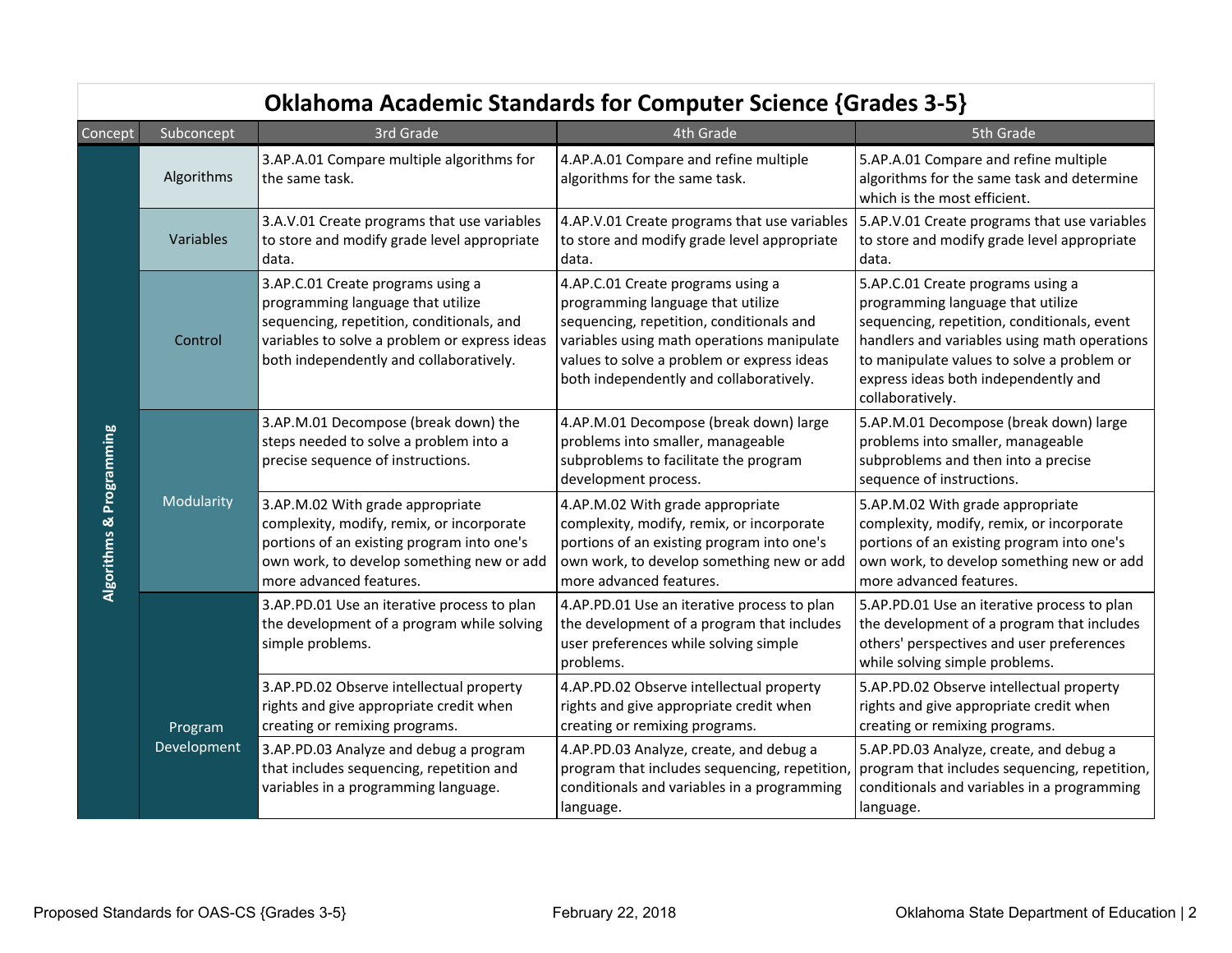|                                     |                                 |                                                                                                                                                                          | <b>Oklahoma Academic Standards for Computer Science {Grades 3-5}</b>                                                                                                                                                                                                 |                                                                                                                                                                                                                       |
|-------------------------------------|---------------------------------|--------------------------------------------------------------------------------------------------------------------------------------------------------------------------|----------------------------------------------------------------------------------------------------------------------------------------------------------------------------------------------------------------------------------------------------------------------|-----------------------------------------------------------------------------------------------------------------------------------------------------------------------------------------------------------------------|
| Concept                             | Subconcept                      | 3rd Grade                                                                                                                                                                | 4th Grade                                                                                                                                                                                                                                                            | 5th Grade                                                                                                                                                                                                             |
|                                     |                                 | 3.AP.PD.04 Communicate and explain your<br>program development using comments,<br>presentations and demonstrations.                                                      | 4.AP.PD.04 Communicate and explain your<br>program development using comments,<br>presentations and demonstrations.                                                                                                                                                  | 5.AP.PD.04 Communicate and explain your<br>program development using comments,<br>presentations and demonstrations.                                                                                                   |
|                                     | Culture                         | 3.IC.C.01 Identify computing technologies<br>that have changed the world, and express<br>how those technologies influence, and are<br>influenced by, cultural practices. | 4.IC.C.01 Give examples of computing<br>technologies that have changed the world,<br>and express how those technologies<br>influence, and are influenced by, cultural<br>practices.                                                                                  | 5.IC.C.01 Give examples and explain how<br>computing technologies have changed the<br>world, and express how computing<br>technologies influence, and are influenced<br>by, cultural practices.                       |
|                                     |                                 | 3.IC.C.02 Identify possible problems and how<br>computing devices have built in features for<br>increasing accessibility to all users.                                   | 4.IC.C.02 Brainstorm problems and ways to<br>improve computing devices to increase<br>accessibility to all users.                                                                                                                                                    | 5.IC.C.02 Develop, test and refine digital<br>artifacts to improve accessibility and<br>usability.                                                                                                                    |
| of Computing<br><b>یہ</b><br>Impact | Social                          | 3.IC.SI.01 Develop a code of conduct, explain,<br>and practice grade-level appropriate<br>behavior and responsibilities while<br>and report inappropriate behavior.      | 4.IC.SI.01 Develop a code of conduct, explain,<br>and practice grade-level appropriate<br>behavior and responsibilities while<br>participating in an online community. Identify participating in an online community. Identify<br>and report inappropriate behavior. | 5.IC.SI.01 Develop a code of conduct, explain,<br>and practice grade-level appropriate<br>behavior and responsibilities while<br>participating in an online community. Identify<br>and report inappropriate behavior. |
|                                     | Interactions                    | 3.IC.SI.02 Identify how computational<br>products may be, or have been, improved to<br>incorporate diverse perspectives.                                                 | 4.IC.SI.02 As a team, consider each others<br>perspectives on improving a computational<br>product.                                                                                                                                                                  | 5.IC.SI.02 As a team, collaborate with outside<br>resources (other grade levels, online<br>collaborative spaces) to include diverse<br>perspectives to improve computational<br>products.                             |
|                                     | Safety, Law, &<br><b>Ethics</b> | 3.IC.SLE.01 Identify types of digital data that<br>may have intellectual property rights that<br>prevent copying or require attribution.                                 | 4.IC.SLE.01 Discuss the social impact of<br>violating intellectual property rights.                                                                                                                                                                                  | 5.IC.SLE.01 Observe intellectual property<br>rights and give appropriate credit when using<br>resources.                                                                                                              |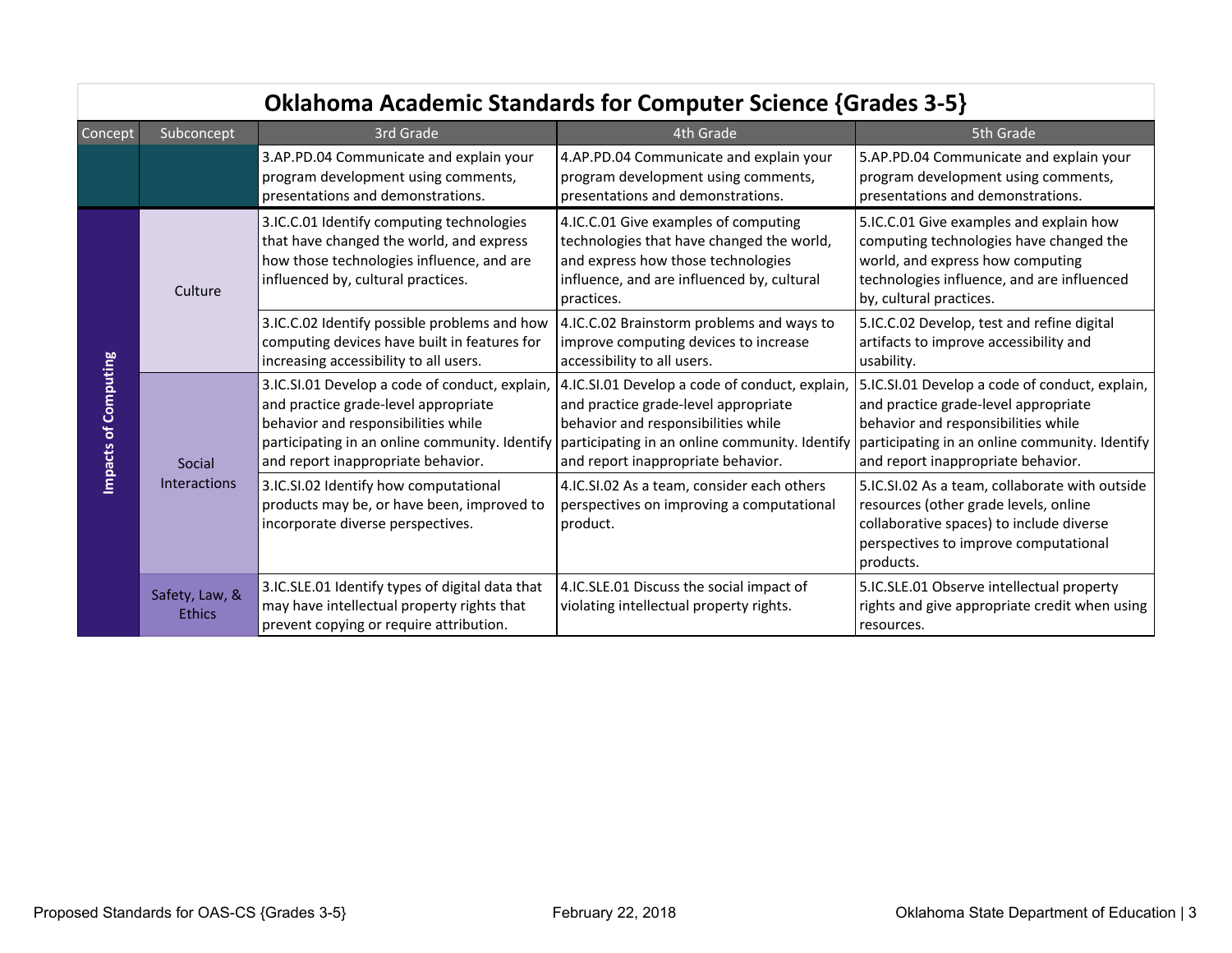|                          | Oklahoma Academic Standards for Computer Science {Grades 6-8} |                                                                                                                                                        |                                                                                                                                                                                                                            |                                                                                                                                                                                                                             |  |
|--------------------------|---------------------------------------------------------------|--------------------------------------------------------------------------------------------------------------------------------------------------------|----------------------------------------------------------------------------------------------------------------------------------------------------------------------------------------------------------------------------|-----------------------------------------------------------------------------------------------------------------------------------------------------------------------------------------------------------------------------|--|
| Concept                  | Subconcept                                                    | 6th Grade                                                                                                                                              | 7th Grade                                                                                                                                                                                                                  | 8th Grade                                                                                                                                                                                                                   |  |
| <b>Computing Systems</b> | <b>Devices</b>                                                | 6.CS.D.01 Evaluate existing computing devices<br>and recommend improvements to design based<br>on analysis of personal interaction with the<br>device. | 7.CS.D.01 Evaluate existing computing devices<br>and recommend improvements to design based<br>on analysis of how other users interact with the<br>device.                                                                 | 8.CS.D.01 Develop and implement a process to<br>evaluate existing computing devices and<br>recommend improvements to design based on<br>analysis of how other users interact with the<br>device.                            |  |
|                          | Hardware &<br>Software                                        | 6.CS.HS.01 Identify ways that hardware and<br>software are combined to collect and exchange<br>data.                                                   | 7.CS.HS.01 Evaluate and recommend<br>improvements to software and hardware<br>combinations used to collect and exchange<br>data.                                                                                           | 8.CS.HS.01 Design and refine projects that<br>combine hardware and software components to<br>collect and exchange data.                                                                                                     |  |
|                          | Troubleshooting                                               | 6.CS.T.01 Identify increasingly complex software<br>and hardware problems with computing devices<br>and their components.                              | 7.CS.T.01 Identify and fix increasingly complex<br>software and hardware problems with<br>computing devices and their components.                                                                                          | 8.CS.T.01 Systematically identify, fix, and<br>document increasingly complex software and<br>hardware problems with computing devices and<br>their components.                                                              |  |
| Networks & The Internet  | <b>Network</b><br><b>Communication &amp;</b><br>Organization  | 6.NI.NCO.01 Model a simple protocol for<br>transferring information using packets.                                                                     | 7.NI.NCO.01 Explain how a system responds<br>when a packet is lost and the effect it has on<br>the transferred information.                                                                                                | 8.NI.NCO.01 Explain protocols and their<br>importance to data transmission; model how<br>packets are broken down into smaller pieces<br>and how they are delivered.                                                         |  |
|                          | Cybersecurity                                                 | 6.NI.C.01 Identify existing cybersecurity<br>concerns with the Internet and systems it uses.                                                           | 7.NI.C.01 Explain how to protect electronic<br>information, both physical (e.g. hard drive) and<br>digital, identify cybersecurity concerns and<br>options to address issues with the Internet and<br>the systems it uses. | 8.NI.C.01 Evaluate physical and digital<br>procedures that could be implemented to<br>protect electronic data/information; explain the<br>impacts of hacking, ransomware, scams, fake<br>scans, and ethical/legal concerns. |  |
|                          |                                                               | 6.NI.C.02 Explain the importance of secured<br>websites and describe how one method of<br>encryption works.                                            | 7.NI.C.02 Identify and explain two or more<br>methods of encryption used to ensure and<br>secure the transmission of information.                                                                                          | 8.NI.C.02 Compare the advantages and<br>disadvantages of multiple methods of<br>encryption to model the secure transmission of<br>information.                                                                              |  |
| ata Analysis             | Storage                                                       | 6.DA.S.01 Identify how the same data can be<br>represented in multiple ways.                                                                           | 7.DA.S.01 Create multiple representations of<br>data.                                                                                                                                                                      | 8.DA.S.01 Analyze multiple methods of<br>representing data and choose the most<br>appropriate method for representing data.                                                                                                 |  |
|                          | Collection,<br>Visualization, &<br>Transformation             | 6.DA.CVT.01 Collect data using computational<br>tools and transform the data to make it more<br>useful.                                                | 7.DA.CVT.01 Collect data using computational<br>tools and transform the data to make it more<br>useful and reliable.                                                                                                       | 8.DA.CVT.01 Develop, implement, and refine a<br>process that utilizes computational tools to<br>collect and transform data to make it more<br>useful and reliable.                                                          |  |

# Oklahoma Academic Standards for Computer Science {Grades 6-8}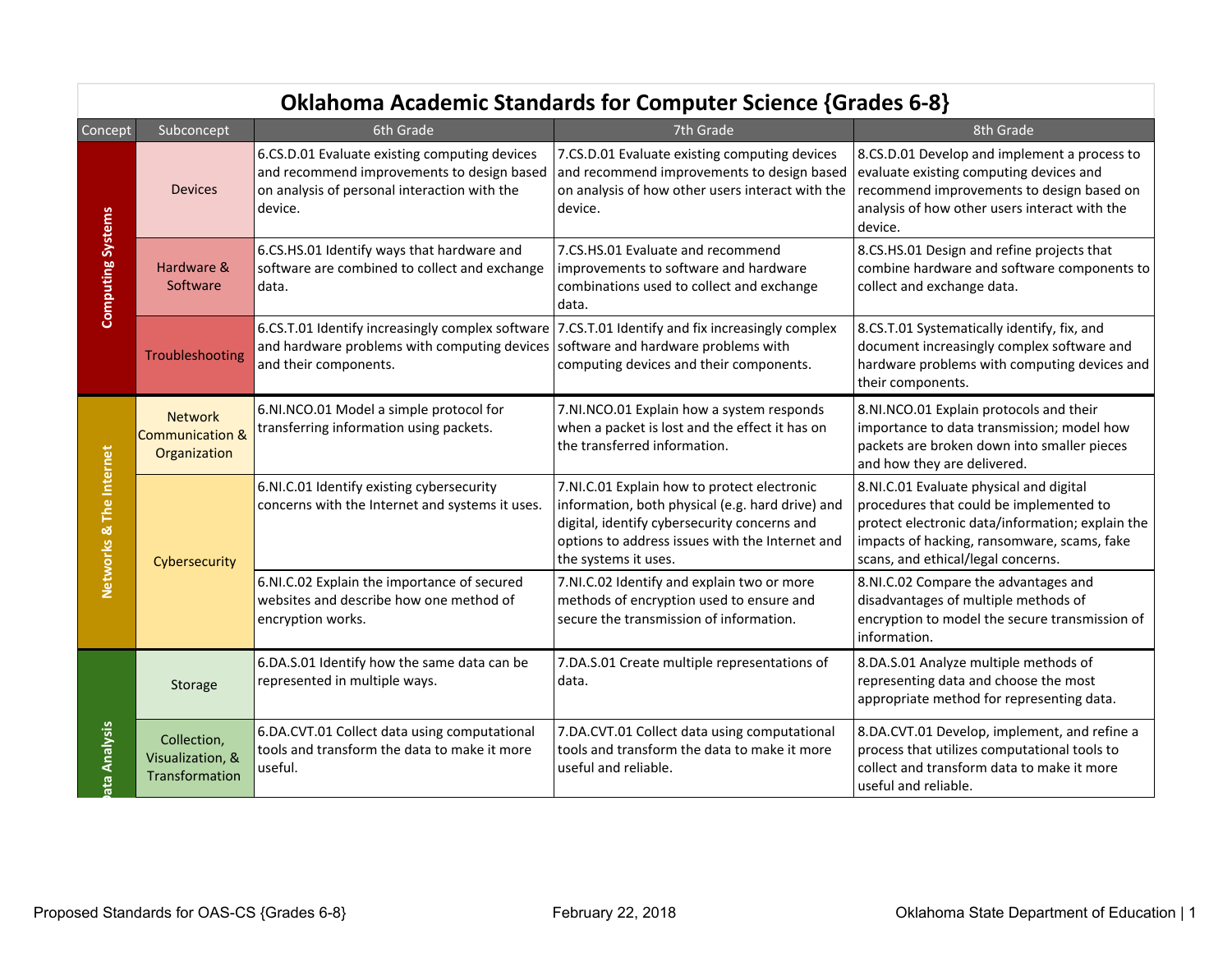|                          | <b>Oklahoma Academic Standards for Computer Science {Grades 6-8}</b> |                                                                                                                                                                 |                                                                                                                                                                          |                                                                                                                                                                                                                   |  |
|--------------------------|----------------------------------------------------------------------|-----------------------------------------------------------------------------------------------------------------------------------------------------------------|--------------------------------------------------------------------------------------------------------------------------------------------------------------------------|-------------------------------------------------------------------------------------------------------------------------------------------------------------------------------------------------------------------|--|
| Concept                  | Subconcept                                                           | 6th Grade                                                                                                                                                       | 7th Grade                                                                                                                                                                | 8th Grade                                                                                                                                                                                                         |  |
| $\overline{\mathbf{C}}$  | Inference &<br><b>Models</b>                                         | 6.DA.IM.01 Use models and simulations to<br>formulate, refine, and test hypotheses.                                                                             | 7.DA.IM.01 Discuss the correctness of a model<br>representing a system by comparing the model'<br>s generated results with observed data from the<br>modeled system.     | 8.DA.IM.01 Refine computational models based<br>on the data generated by the models.                                                                                                                              |  |
| Algorithms & Programming | Algorithms                                                           | 6.AP.A.01 Use an existing algorithm in natural<br>language or pseudocode to solve complex<br>problems.                                                          | 7.AP.A.01 Select and modify an existing<br>algorithm in natural language or pseudocode to<br>solve complex problems.                                                     | 8.AP.A.01 Design algorithms in natural<br>language, flow and control diagrams, comments<br>within code, and/or pseudocode to solve<br>complex problems.                                                           |  |
|                          | Control                                                              | 6.AP.C.01 Develop programs that utilize<br>combinations of repetition, conditionals, and<br>the manipulation of variables representing<br>different data types. | 7.AP.C.01 Develop programs that utilize<br>combinations of repetition, compound<br>conditionals, and the manipulation of variables<br>representing different data types. | 8.AP.C.01 Develop programs that utilize<br>combinations of nested repetition, compound<br>conditionals, procedures without parameters,<br>and the manipulation of variables representing<br>different data types. |  |
|                          | Modularity                                                           | 6.AP.M.01 Decompose problems into parts to<br>facilitate the design, implementation, and<br>review of programs.                                                 | 7.AP.M.01 Decompose problems into parts to<br>facilitate the design, implementation, and<br>review of increasingly complex programs.                                     | 8.AP.M.01 Decompose problems and<br>subproblems into parts to facilitate the design,<br>implementation, and review of complex<br>programs.                                                                        |  |
|                          |                                                                      | 6.AP.PD.01 Seek and incorporate feedback from<br>team members to refine a solution to a<br>problem.                                                             | 7.AP.PD.01 Seek and incorporate feedback from<br>team members and users to refine a solution to<br>a problem.                                                            | 8.AP.PD.01 Seek and incorporate feedback from<br>team members and users to refine a solution to<br>a problem that meets the needs of diverse<br>users.                                                            |  |
|                          |                                                                      | 6.AP.PD.02 Incorporate existing code, media,<br>and libraries into original programs and give<br>attribution.                                                   | 7.AP.PD.02 Incorporate existing code, media,<br>and libraries into original programs of<br>increasing complexity and give attribution.                                   | 8.AP.PD.02 Incorporate existing code, media,<br>and libraries into original programs of<br>increasing complexity and give attribution.                                                                            |  |
|                          | Program<br>Development                                               | 6.AP.PD.03 Test and refine programs using<br>teacher provided inputs.                                                                                           | 7.AP.PD.03 Test and refine programs using a<br>variety of student created inputs.                                                                                        | 8.AP.PD.03 Systematically test and refine<br>programs using a range of student created<br>inputs.                                                                                                                 |  |
|                          |                                                                      | 6.AP.PD.04 Break down tasks and follow an<br>individual timeline when developing a<br>computational artifact.                                                   | 7.AP.PD.04 Distribute tasks and maintain a<br>project timeline when collaboratively<br>developing computational artifacts.                                               | 8.AP.PD.04 Explain how effective<br>communication between participants is<br>required for successful collaboration when<br>developing computational artifacts.                                                    |  |
|                          |                                                                      | 6.AP.PD.05 Document text-based programs in<br>order to make them easier to follow, test, and<br>debug.                                                          | 7.AP.PD.05 Document text-based programs of<br>increasing complexity in order to make them<br>easier to follow, test, and debug.                                          | 8.AP.PD.05 Document text-based programs of<br>increasing complexity in order to make them<br>easier to follow, test, and debug.                                                                                   |  |

## Oklahoma Academic Standards for Computer Science {Grades 6-8}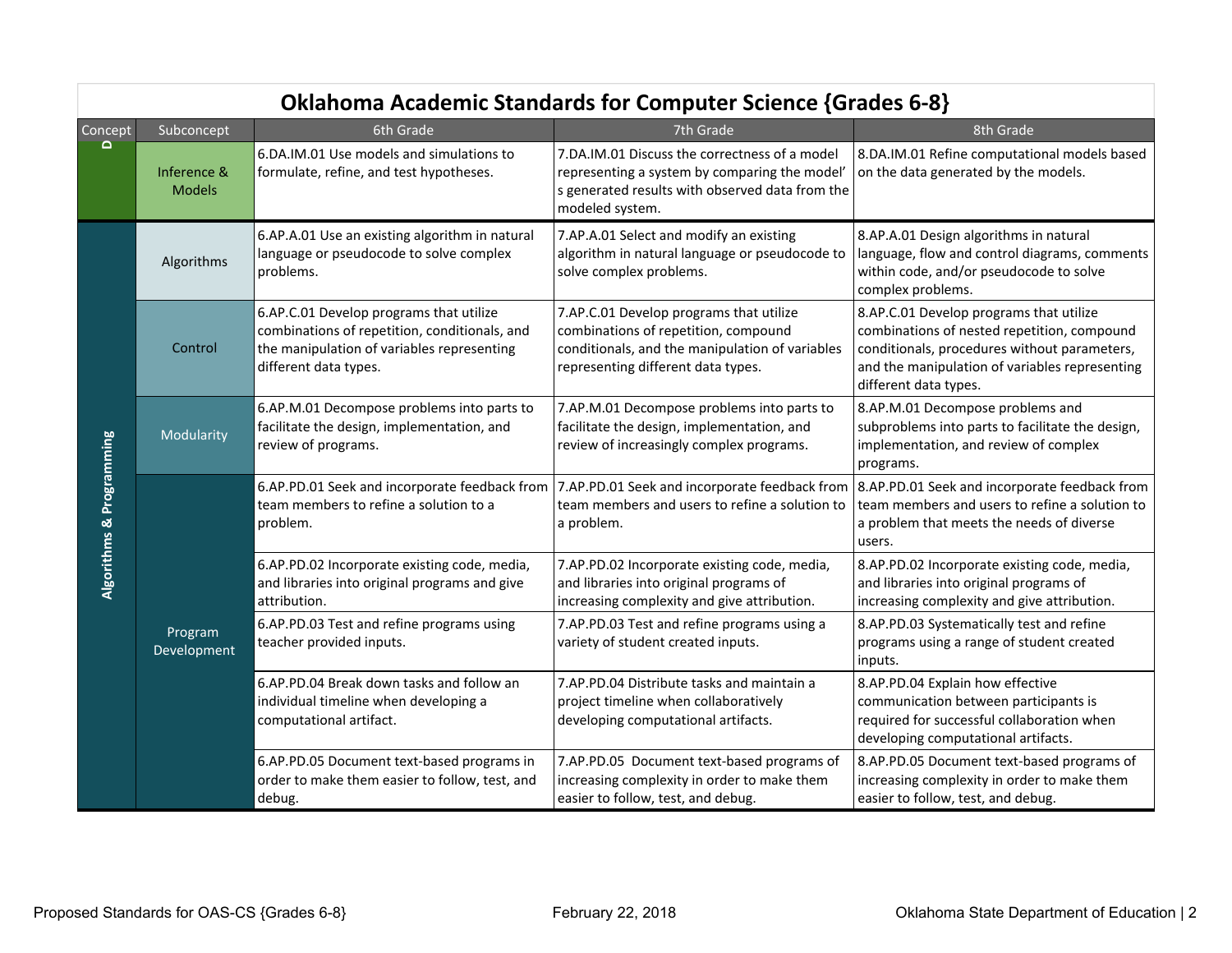|                             | ONIGHUITIG ACQUEITIIC SCAHUGHUS TUI CUITIDULEI SCIETICE FOFGUES 0-07 |                                                                                                                                                                                                                                                                                                                           |                                                                                                                                                                                                                                                                                                                                                               |                                                                                                                                                                                                                                                                                                                                                                                                                |  |
|-----------------------------|----------------------------------------------------------------------|---------------------------------------------------------------------------------------------------------------------------------------------------------------------------------------------------------------------------------------------------------------------------------------------------------------------------|---------------------------------------------------------------------------------------------------------------------------------------------------------------------------------------------------------------------------------------------------------------------------------------------------------------------------------------------------------------|----------------------------------------------------------------------------------------------------------------------------------------------------------------------------------------------------------------------------------------------------------------------------------------------------------------------------------------------------------------------------------------------------------------|--|
| Concept                     | Subconcept                                                           | 6th Grade                                                                                                                                                                                                                                                                                                                 | 7th Grade                                                                                                                                                                                                                                                                                                                                                     | 8th Grade                                                                                                                                                                                                                                                                                                                                                                                                      |  |
| <b>Impacts of Computing</b> |                                                                      | 6.IC.C.01 Explain how computing impacts<br>people's' everyday activities.                                                                                                                                                                                                                                                 | 7.IC.C.01 Explain how computing impacts<br>innovation in other fields.                                                                                                                                                                                                                                                                                        | 8.IC.C.01 Describe the trade-offs associated<br>with computing technologies (e.g. automation),<br>explaining their effects on economies and global<br>societies, and explore careers related to the<br>field of computer science.                                                                                                                                                                              |  |
|                             | Culture                                                              | 6.IC.C.02 Identify and discuss the technology<br>proficiencies needed in the classroom and the<br>workplace, and how to meet the needs of<br>diverse users.                                                                                                                                                               | 7.IC.C.02 Relate the distribution of computing<br>resources in a global society to issues of equity,<br>access, and power.                                                                                                                                                                                                                                    | 8.IC.C.02 Evaluate and improve the design of<br>existing technologies to meet the needs of<br>diverse users and increase accessibility and<br>usability. Evaluate how technology can be used<br>to distort, exaggerate, and misrepresent<br>information.                                                                                                                                                       |  |
|                             | Social<br><b>Interactions</b>                                        | 6.IC.SI.01 Individually and collaboratively<br>develop and conduct an online survey that<br>seeks input from a broad audience. Describe<br>and use safe, appropriate, and responsible<br>practices (netiquette) when participating in<br>online communities (e.g., discussion groups,<br>blogs, social networking sites). | 7.IC.SI.01 Individually and collaboratively use<br>advanced tools to design and create online<br>content (e.g., digital portfolio, multimedia, blog,<br>web page). Describe and use safe, appropriate,<br>and responsible practices (netiquette) when<br>participating in online communities (e.g.,<br>discussion groups, blogs, social networking<br>sites). | 8.IC.SI.01 Communicate and publish key ideas<br>and details individually or collaboratively in a<br>way that informs, persuades, and/or entertains<br>using a variety of digital tools and media-rich<br>resources. Describe and use safe, appropriate,<br>and responsible practices (netiquette) when<br>participating in online communities (e.g.,<br>discussion groups, blogs, social networking<br>sites). |  |
|                             | Safety, Law, &<br><b>Ethics</b>                                      | 6.IC.SLE.01 Differentiate between appropriate<br>and inappropriate content on the Internet, and<br>identify unethical and illegal online behavior.                                                                                                                                                                        | 7.IC.SLE.01 Explain the connection between the<br>longevity of data on the Internet, personal<br>online identity, and personal privacy.                                                                                                                                                                                                                       | 8.IC.SLE.01 Discuss the social impacts and<br>ethical considerations associated with<br>cybersecurity, including the positive and<br>malicious purposes of hacking.                                                                                                                                                                                                                                            |  |

# Oklahoma Academic Standards for Computer Science {Grades 6-8}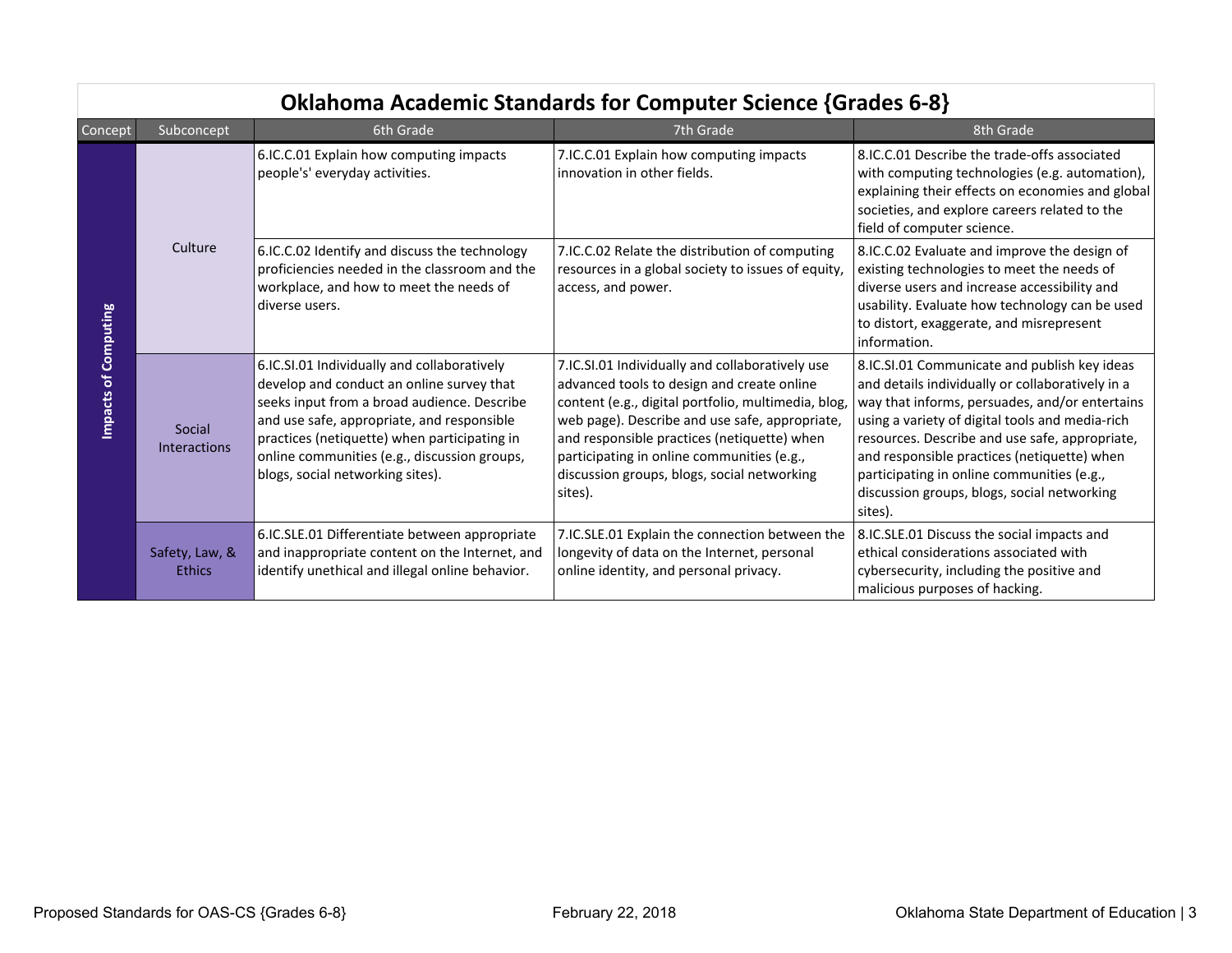|                          | <b>Oklahoma Academic Standards for Computer Science {High School}</b> |                                                                                                                                                                                                                                               |                                                                                                                                 |  |  |
|--------------------------|-----------------------------------------------------------------------|-----------------------------------------------------------------------------------------------------------------------------------------------------------------------------------------------------------------------------------------------|---------------------------------------------------------------------------------------------------------------------------------|--|--|
| Concept                  | Subconcept                                                            | Level 1 - By the end of 10th Grade                                                                                                                                                                                                            | Level 2 - By the end of 12th Grade                                                                                              |  |  |
| <b>Computing Systems</b> | <b>Devices</b>                                                        | L1.CS.D.01 Explain how abstractions hide the underlying<br>implementation details of computing systems<br>embedded in everyday objects.                                                                                                       |                                                                                                                                 |  |  |
|                          | Hardware &<br>Software                                                | L1.CS.HS.01 Explain the interactions between<br>application software, system software, and hardware.                                                                                                                                          | L2.CS.HS.01 Identify and categorize roles of an<br>operating system.                                                            |  |  |
|                          | Troubleshooting                                                       | L1.CS.T.01 Develop and apply criteria for systematic<br>discovery of errors and systematic strategies for<br>correction of errors in computing systems.                                                                                       | L2.CS.T.01 Identify how hardware components facilitate<br>logic, input, output, and storage in computing systems.               |  |  |
|                          | <b>Network</b><br>Communication<br>& Organization                     | L1.NI.NCO.01 Evaluate the scalability and reliability of<br>networks by identifying and illustrating the basic<br>components of computer networks (e.g., routers,<br>switches, servers, etc.) and network protocols (e.g., IP,<br>DNS, etc.). | L2.NI.NCO.01 Describe the issues that impact network<br>functionality (e.g., bandwidth, load, latency, topology).               |  |  |
|                          |                                                                       | L1.NI.C.01 Compare physical and cybersecurity<br>measures by evaluating trade-offs between the usability<br>and security of a computing system.                                                                                               | L2.NI.C.01 Compare and refine ways in which software<br>developers protect devices and information from<br>unauthorized access. |  |  |
| Networks & The Internet  |                                                                       | L1.NI.C.02 Illustrate how sensitive data can be affected<br>by attacks.                                                                                                                                                                       |                                                                                                                                 |  |  |
|                          | Cybersecurity                                                         | L1.NI.C.03 Recommend security measures to address<br>various scenarios based on information security<br>principles.                                                                                                                           |                                                                                                                                 |  |  |
|                          |                                                                       | L1.NI.C.04 Explain trade-offs when selecting and<br>implementing cybersecurity recommendations from<br>multiple perspectives such as the user, enterprise, and<br>government.                                                                 |                                                                                                                                 |  |  |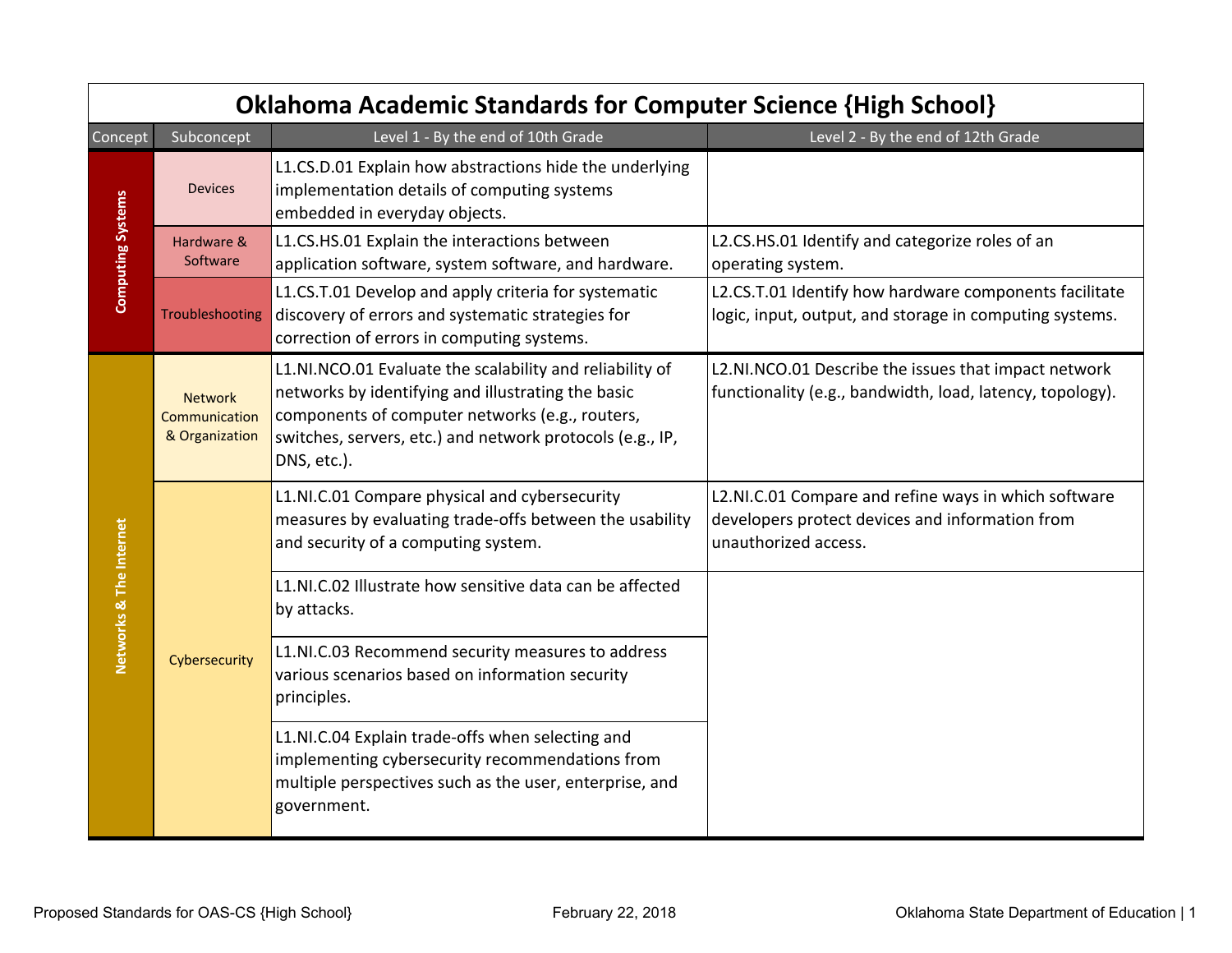|               | <b>Oklahoma Academic Standards for Computer Science {High School}</b> |                                                                                                                                                                                                                      |                                                                                                                                                                                               |  |  |
|---------------|-----------------------------------------------------------------------|----------------------------------------------------------------------------------------------------------------------------------------------------------------------------------------------------------------------|-----------------------------------------------------------------------------------------------------------------------------------------------------------------------------------------------|--|--|
| Concept       | Subconcept                                                            | Level 1 - By the end of 10th Grade                                                                                                                                                                                   | Level 2 - By the end of 12th Grade                                                                                                                                                            |  |  |
|               | Storage                                                               | L1.DA.S.01 Translate and compare different bit<br>representations of data types, such as characters,<br>numbers, and images.<br>L1.DA.S.02 Evaluate the trade-offs in how data is<br>organized and stored digitally. |                                                                                                                                                                                               |  |  |
| Data Analysis | Collection,<br>Visualization, &<br>Transformation                     | L1.DA.CVT.01 Use tools and techniques to locate,<br>collect, and create visualizations of small- and large-<br>scale data sets (e.g., paper surveys and online data<br>sets).                                        | L2.DA.CVT.01 Use data analysis tools and techniques to<br>identify patterns from complex real-world data.                                                                                     |  |  |
|               |                                                                       |                                                                                                                                                                                                                      | L2.DA.CVT.02 Generate data sets that use a variety of<br>data collection tools and analysis techniques to support<br>a claim and/or communicate information.                                  |  |  |
|               | Inference &<br><b>Models</b>                                          | L1.DA.IM.01 Show the relationships between collected<br>data elements using computational models.                                                                                                                    | L2.DA.IM.01 Use models and simulations to help<br>formulate, refine, and test scientific hypotheses.                                                                                          |  |  |
|               |                                                                       | L1.AP.A.01 Create a prototype that uses algorithms (e.<br>g., searching, sorting, finding shortest distance) to<br>provide a possible solution for a real-world problem.                                             | L2.AP.A.01 Describe how artificial intelligence<br>algorithms drive many software and physical systems (e.<br>g., autonomous robots, computer vision, pattern<br>recognition, text analysis). |  |  |
|               | Algorithms                                                            |                                                                                                                                                                                                                      | L2.AP.A.02 Develop an artificial intelligence algorithm to<br>play a game against a human opponent or solve a real-<br>world problem.                                                         |  |  |
|               |                                                                       |                                                                                                                                                                                                                      | L2.AP.A.03 Critically examine and trace classic<br>algorithms (e.g., selection sort, insertion sort, binary<br>search, linear search).                                                        |  |  |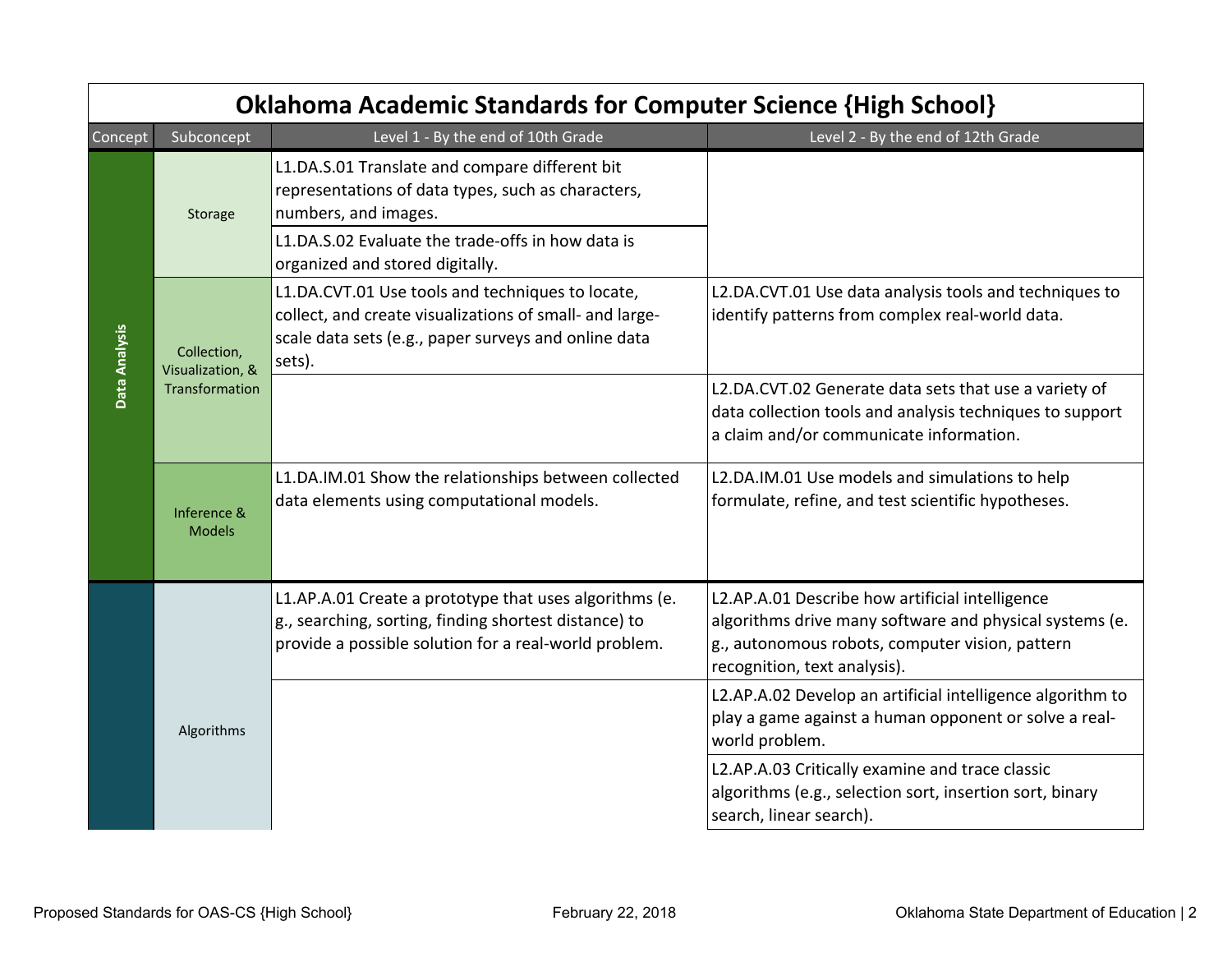| <b>Oklahoma Academic Standards for Computer Science {High School}</b> |            |                                                                                                                                                                                                                      |                                                                                                                                                                     |  |  |
|-----------------------------------------------------------------------|------------|----------------------------------------------------------------------------------------------------------------------------------------------------------------------------------------------------------------------|---------------------------------------------------------------------------------------------------------------------------------------------------------------------|--|--|
| Concept                                                               | Subconcept | Level 1 - By the end of 10th Grade                                                                                                                                                                                   | Level 2 - By the end of 12th Grade                                                                                                                                  |  |  |
| <b>Algorithms &amp; Programming</b>                                   |            |                                                                                                                                                                                                                      | L2.AP.A.04 Evaluate algorithms (e.g., sorting, searching)<br>in terms of their efficiency and clarity.                                                              |  |  |
|                                                                       | Variables  | L1.AP.V.01 Demonstrate the use of lists (e.g., arrays) to<br>simplify solutions, generalizing computational problems<br>instead of repeatedly using primitive variables.                                             | L2.AP.V.01 Compare and contrast simple data structures<br>and their uses (e.g., lists, stacks, queues).                                                             |  |  |
|                                                                       | Control    | L1.AP.C.01 Justify the selection of specific control<br>structures (e.g., sequence, conditionals, repetition,<br>procedures) considering program efficiencies such as<br>readability, performance, and memory usage. | L2.AP.C.01 Trace the execution of repetition (e.g., loops,<br>recursion), illustrating output and changes in values of<br>named variables.                          |  |  |
|                                                                       | Modularity | L1.AP.M.01 Break down a solution into procedures<br>using systematic analysis and design.                                                                                                                            | L2.AP.M.01 Construct solutions to problems using<br>student-created components (e.g., procedures,<br>modules, objects).                                             |  |  |
|                                                                       |            | L1.AP.M.02 Create computational artifacts by<br>systematically organizing, manipulating and/or<br>processing data.                                                                                                   | L2.AP.M.02 Design or redesign a solution to a large-<br>scale computational problem by identifying<br>generalizable patterns.                                       |  |  |
|                                                                       |            |                                                                                                                                                                                                                      | L2.AP.M.03 Create programming solutions by reusing<br>existing code (e.g., libraries, Application Programming<br>Interface (APIs), code repositories).              |  |  |
|                                                                       |            | L1.AP.PD.01 Create software by analyzing a problem<br>and/or process, developing and documenting a solution,<br>testing outcomes, and adapting the program for a<br>variety of users.                                | L2.AP.PD.01 Create software that will provide solutions<br>to a variety of users using the software life cycle<br>process.                                          |  |  |
|                                                                       |            | L1.AP.PD.02 Define and classify a variety of software<br>licensing schemes (e.g., open source, freeware,<br>commercial) and discuss the advantages and<br>disadvantages of each scheme in software<br>development.   | L2.AP.PD.02 Design software in a project team<br>environment using integrated development<br>environments (IDEs), versioning systems, and<br>collaboration systems. |  |  |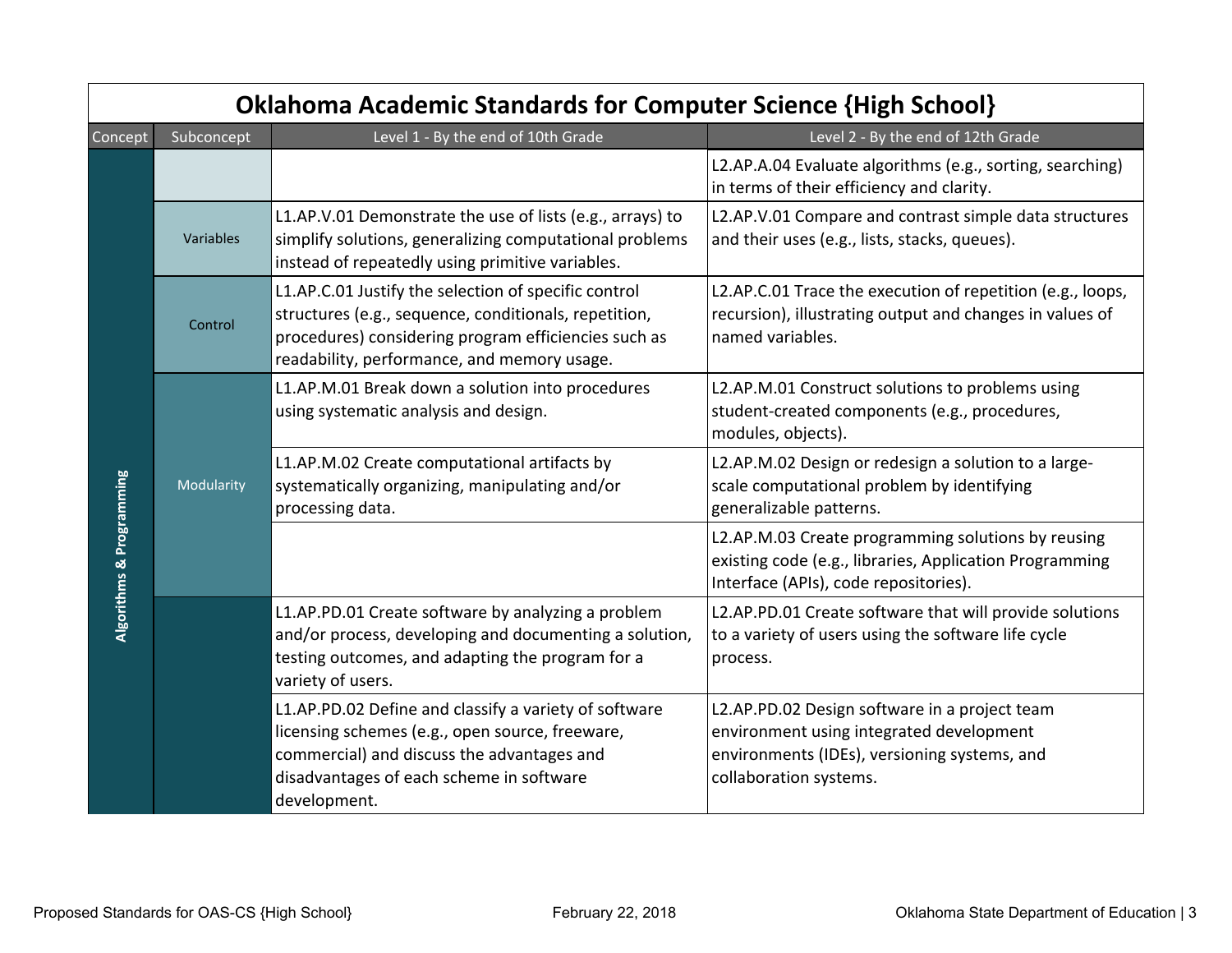|              |                        | <b>Oklahoma Academic Standards for Computer Science {High School}</b>                                                                                                          |                                                                                                                                                                                                                           |
|--------------|------------------------|--------------------------------------------------------------------------------------------------------------------------------------------------------------------------------|---------------------------------------------------------------------------------------------------------------------------------------------------------------------------------------------------------------------------|
| Concept      | Subconcept             | Level 1 - By the end of 10th Grade                                                                                                                                             | Level 2 - By the end of 12th Grade                                                                                                                                                                                        |
|              | Program<br>Development | L1.AP.PD.03 While working in a team, develop, test, and<br>refine event-based programs that solve practical<br>problems or allow self expression.                              | L2.AP.PD.03 Develop programs for multiple computing<br>platforms.                                                                                                                                                         |
|              |                        | L1.AP.PD.04 Using visual aids and documentation,<br>illustrate the design elements and data flow (e.g.,<br>flowcharts, pseudocode) of the development of a<br>complex program. | L2.AP.PD.04 Systematically check code for correctness,<br>usability, readability, efficiency, portability, and<br>scalability through peer review.                                                                        |
|              |                        | L1.AP.PD.05 Evaluate and refine computational artifacts<br>to make them more user-friendly, efficient and/or<br>accessible.                                                    | L2.AP.PD.05 Develop and use a series of test cases to<br>verify that a program performs according to its design<br>specifications.                                                                                        |
|              |                        |                                                                                                                                                                                | L2.AP.PD.06 Explain security issues that might lead to<br>compromised computer programs.                                                                                                                                  |
|              |                        |                                                                                                                                                                                | L2.AP.PD.07 Modify an existing program to add<br>additional functionality and discuss intended and<br>unintended implications (e.g., breaking other<br>functionality).                                                    |
| of Computing | Culture                | L1.IC.C.01 Evaluate the ways computing impacts<br>personal, ethical, social, economic, and cultural<br>practices.                                                              | L2.IC.C.01 Evaluate the beneficial and harmful effects<br>that computational artifacts and innovations have on<br>society.                                                                                                |
|              |                        | L1.IC.C.02 Test and refine computational artifacts to<br>reduce bias and equity deficits.                                                                                      | L2.IC.C.02 Evaluate the impact of equity, access, and<br>influence on the distribution of computing resources in<br>a global society.                                                                                     |
|              |                        | L1.IC.C.03 Demonstrate how a given algorithm applies<br>to problems across disciplines.                                                                                        | L2.IC.C.03 Design and implement a study that evaluates<br>or predicts how computation has revolutionized an<br>aspect of our culture and how it might evolve (e.g.,<br>education, healthcare, art/entertainment, energy). |
|              | Social<br>Interactions | L1.IC.SI.01 Demonstrate how computing increases<br>connectivity among people of various cultures.                                                                              |                                                                                                                                                                                                                           |